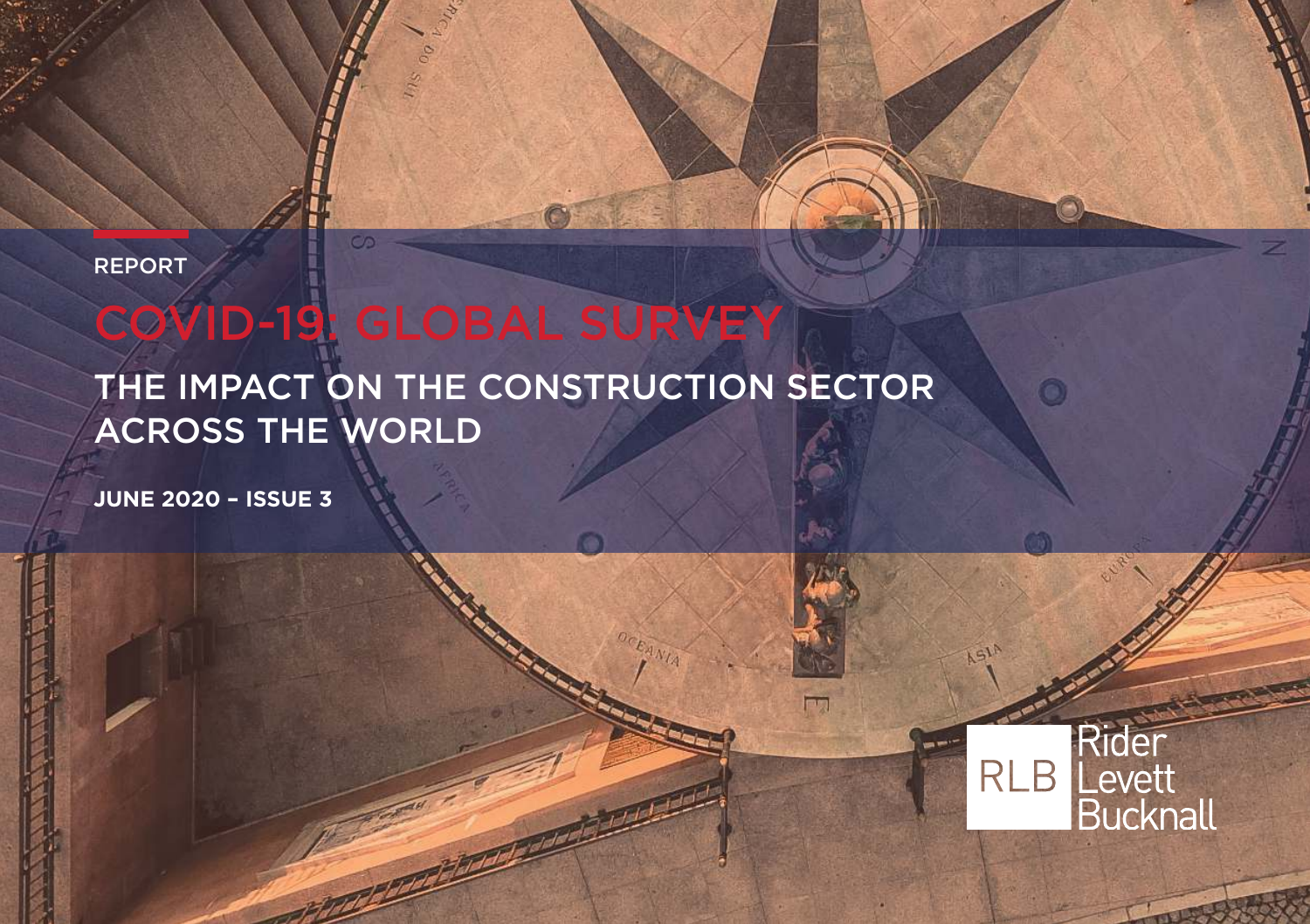### **CONTENTS**

|                        |                                                                                                      | Page           |                                      |                                                                                                                               | Page |
|------------------------|------------------------------------------------------------------------------------------------------|----------------|--------------------------------------|-------------------------------------------------------------------------------------------------------------------------------|------|
| Introduction           |                                                                                                      |                | 9.                                   | By what percentage has there been a drop-off<br>in the number of tender enquiries?                                            |      |
| <b>Highlights</b>      |                                                                                                      | $\overline{2}$ |                                      |                                                                                                                               | 17   |
| Global Survey, Issue 3 |                                                                                                      | 3              |                                      | 10. How has your national government's activities in relation to<br>the COVID-19 pandemic affected the construction industry? | 19   |
| Analysis               |                                                                                                      | 4              |                                      | 11. Will the aftermath of the pandemic include relaxed planning                                                               |      |
| 1.                     | What is the current state of social lockdown<br>in your location due to COVID-19?                    | 4              |                                      | constraints as a stimulus to speedy resumption of<br>active development?                                                      | 21   |
| 2.                     | How significantly has the lockdown affected<br>normal construction activity?                         | 5.             |                                      | 12. What has been the extent of government support to<br>larger companies?                                                    | 23   |
| 3.                     | What is the estimated percentage fall in<br>productivity of on-site construction operations?         | $\overline{7}$ |                                      | 13. What has been the extent of government support to small<br>and medium-sized enterprises (SMEs)?                           | 24   |
| 4.                     | From this point, how long do you forecast for<br>lockdown to be completely removed?                  | 8              |                                      | 14. What has been the extent of government support to<br>self-employed individuals?                                           | 25   |
| 5.                     | After relaxation of social lockdown, what is the estimate of<br>recovery time for your local market? | 9              |                                      | 15. What has been the extent of government support to<br>industry sectors?                                                    | 26   |
| 6.                     | What percentage of construction sites are<br>currently closed?                                       | 11             |                                      | 16. How will Tender Prices be affected for the<br>overall year 2020?                                                          | 27   |
| 7.                     | On average, for sites that are currently closed.                                                     |                | <b>Sector Analysis</b><br>Conclusion |                                                                                                                               | 29   |
|                        | how long have they been closed?                                                                      | 13             |                                      |                                                                                                                               | 38   |
| 8.                     | What percentage of projects (by number) has<br>been put on hold at pre-construction stage?           | 14             |                                      | About Rider Levett Bucknall                                                                                                   | 39   |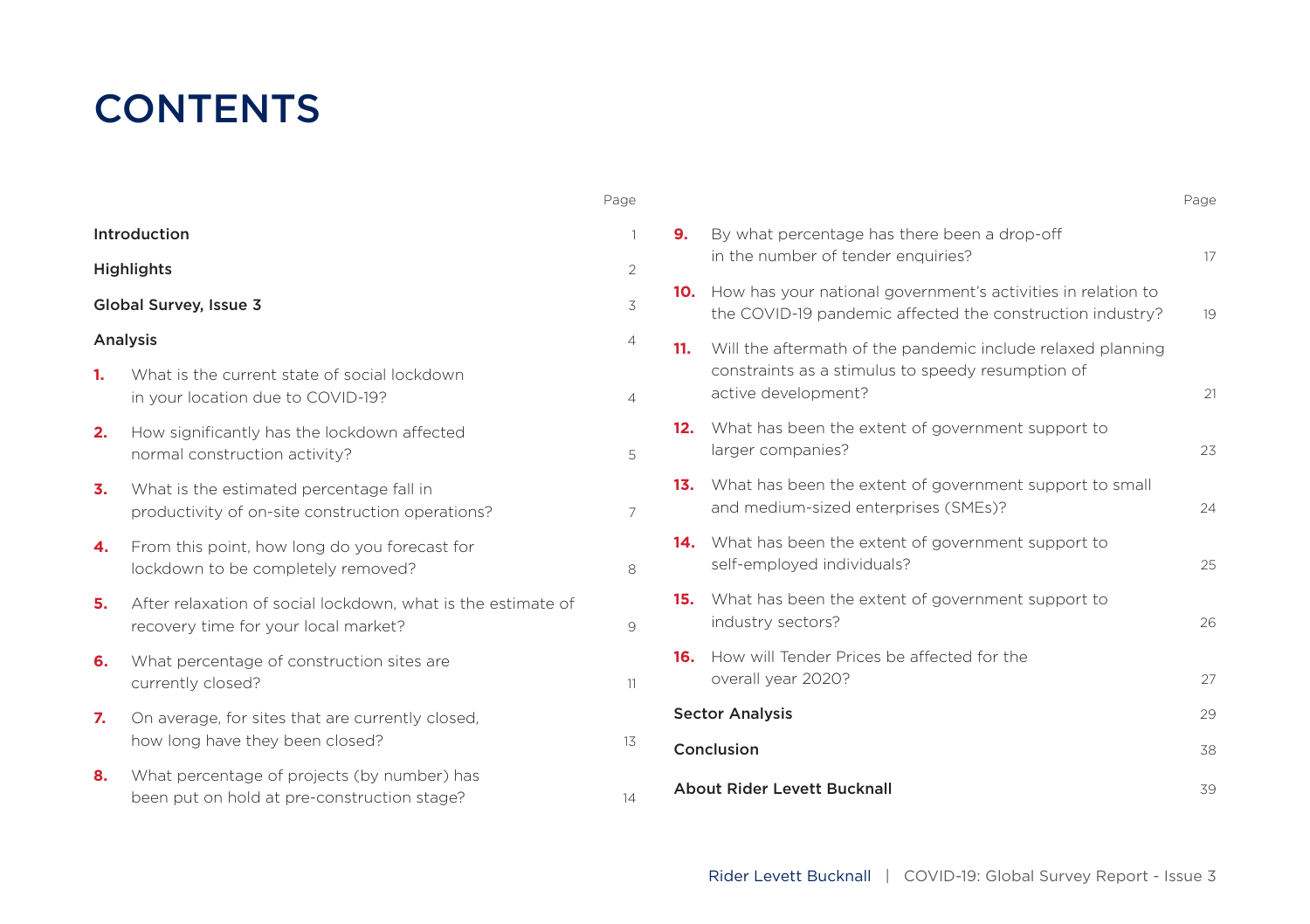## INTRODUCTION



This is Issue 3 of our rolling global survey, providing a snapshot of the ongoing impact of COVID-19 on the built environment and including the views of our colleagues across the world on how the situation is evolving in their respective countries.

RLB colleagues in 57 offices around the globe have supplied their insights on how their own markets are reacting to the challenges through the period of the outbreak.

Considered together, these insights provide an indicator of the trends to the pandemic, and the ways in which the various governments and local industry players and sectors have responded.

This report is based on data collected on 3 June 2020 and incorporates feedback from 31 countries. It also provides comparative data and analysis derived from our previous global surveys, on 14 April (Issue 1) and 4 May (Issue 2).

Answers to individual questions on their respective overall market circumstances are supplemented by the analysis of respondents' views on the performance of sectors within their market. Where we have identified particularly significant change, we have commented in the text.

As a consequence of the varying progression of each country's journey through the COVID-19 outbreak, there are wide-ranging views on sectoral effects. To make this simpler to interpret, the sectoral analysis has been shown on a regional basis, together with overall, global rankings, to depict both the local and global performance.

**Methodology:** Colleagues from around the world were asked a series of questions, and their responses were ranked, so that comparisons could be made. The aim was to produce numerical and visual analysis of their views, reflecting their current position regarding the COVID-19 outbreak. One survey response per city was collected, completed by a senior colleague, who adopted an industry-wide local appreciation of marketplace effects.

### **CONTACT**

#### Russell Lloyd Roger Hogg

t. +44 (0)7976 358 556 t. +44 (0)7786 078 520

Global Board Director Research & Development Manager e. russell.lloyd@uk.rlb.com e. roger.hogg@uk.rlb.com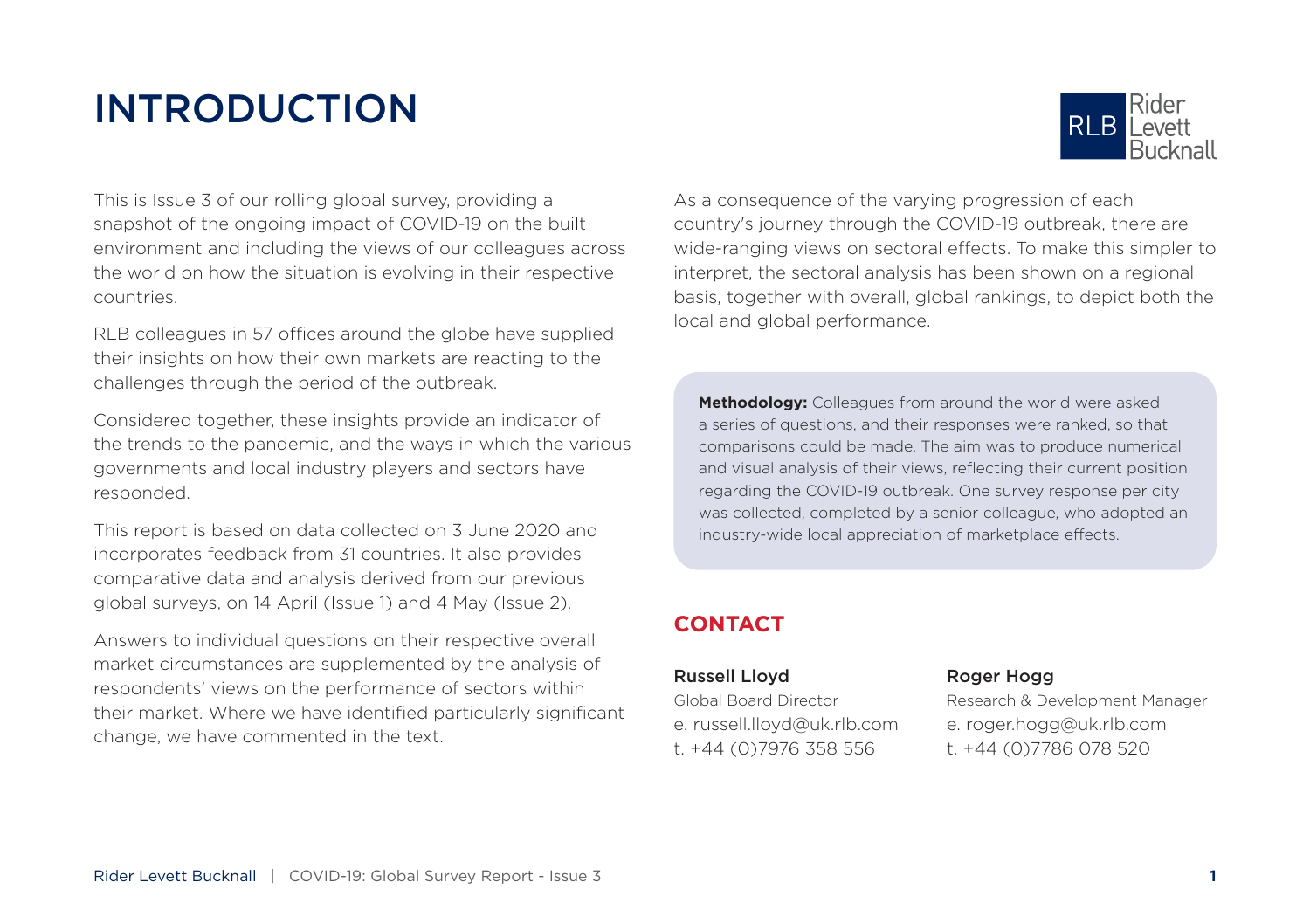### **HIGHLIGHTS**

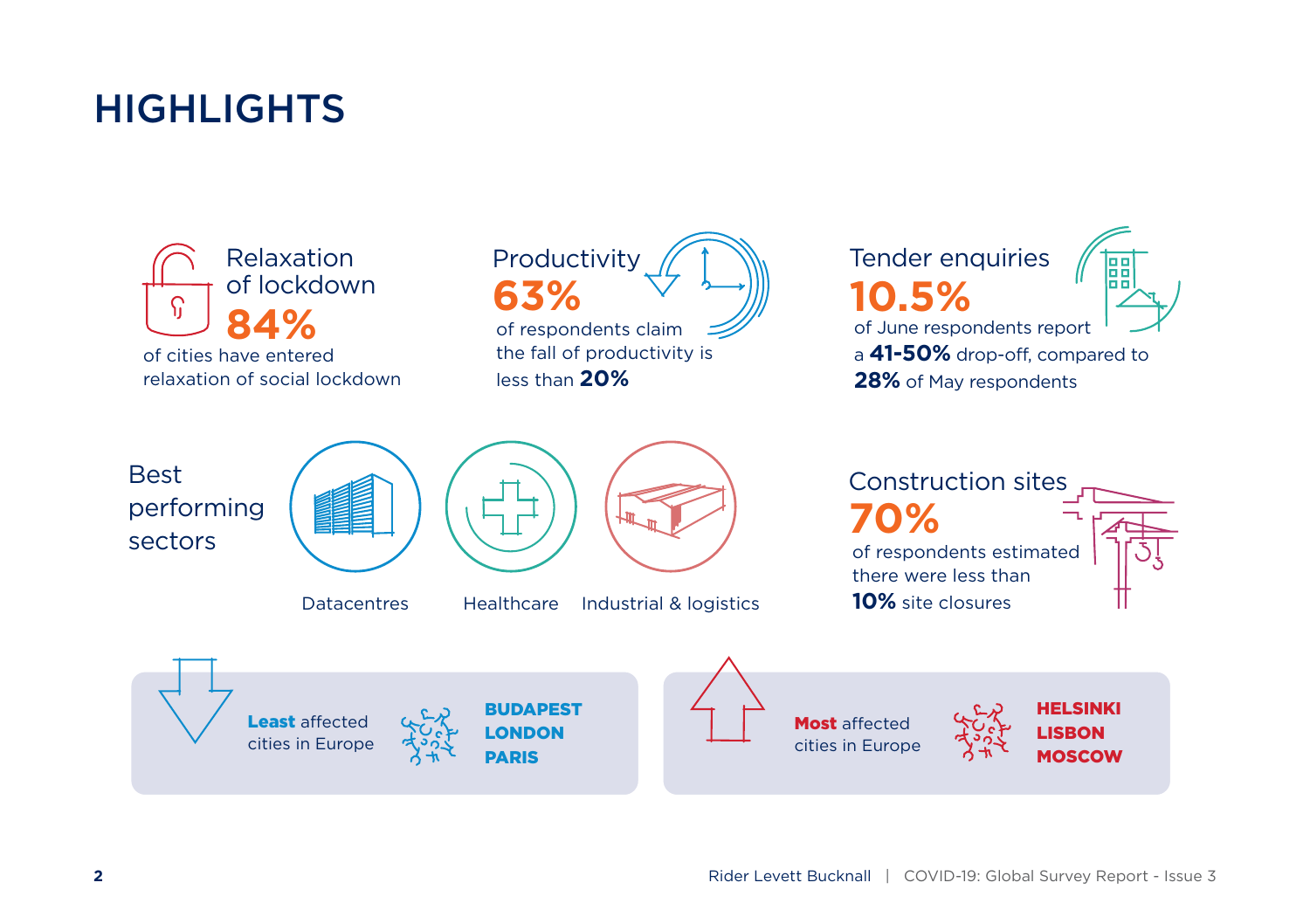# GLOBAL SURVEY



The map of the world shown below indicates the countries across RLB offices that have contributed to the survey. We have represented in orange the number of COVID-19 cases as at 3 June and a percentage increase from the number of cases as at 4 May.

Countries which have performed best, having least proportion of new cases, show the lowest '% uplift ranking figures'. In this edition, China has uplift of only 0.2% new cases, so has a ranking of 1, followed then by New Zealand.



Source: RLB R&D, derived from: Hale, Thomas, Sam Webster, Anna Petherick, Toby Phillips, and Beatriz Kira (2020). Oxford COVID-19 Government Response Tracker, Blavatnik School of Government.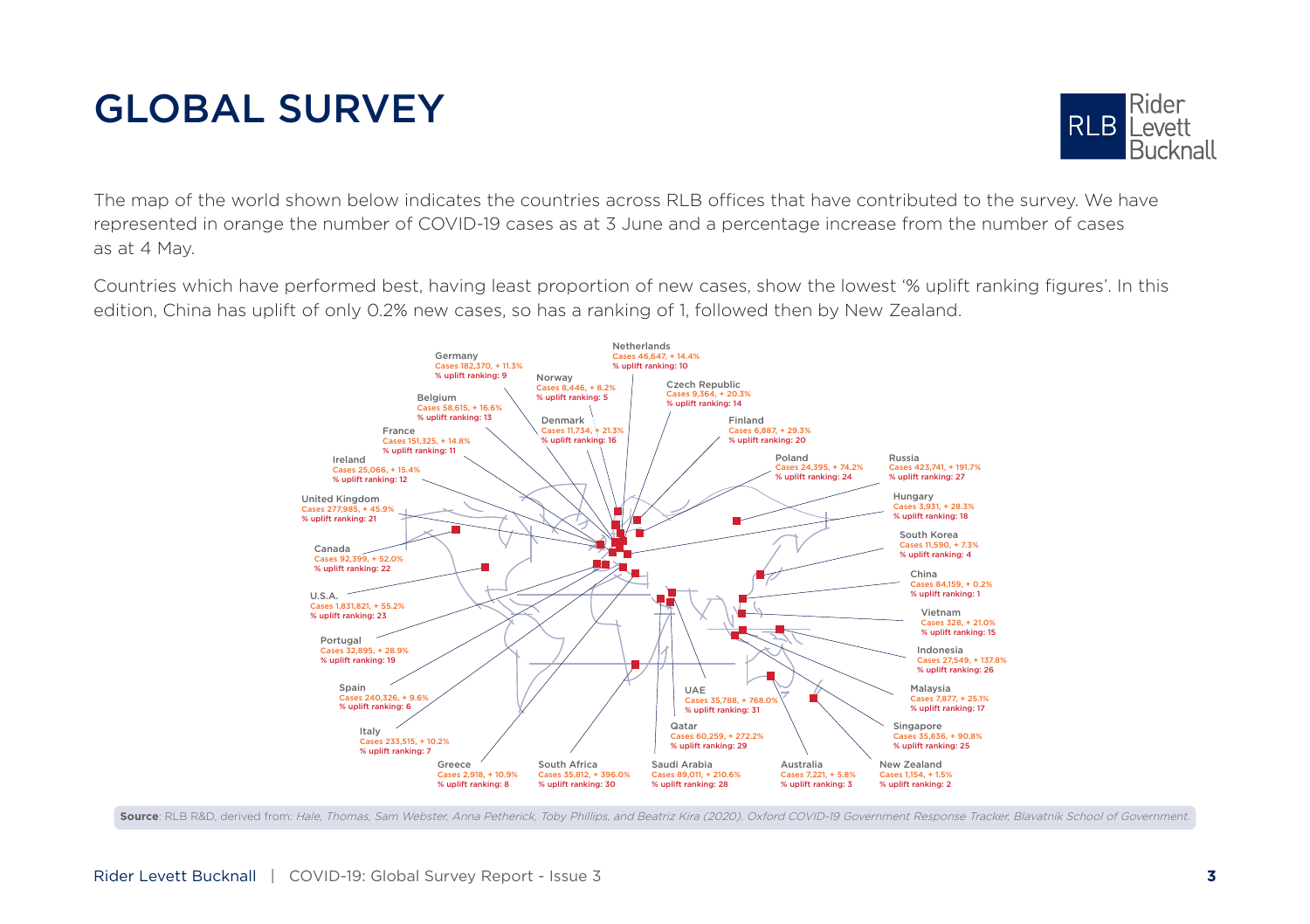### ANALYSIS

None

#### **1. WHAT IS THE CURRENT STATE OF SOCIAL LOCKDOWN IN YOUR LOCATION DUE TO COVID-19?**

Our third survey sees a significant move towards the relaxation of lockdown around the globe. Over 84% of locations are now reporting that they are entering a relaxation of the restrictions phase, with some locations even stating that things have returned to 'normal'.

The key indicator in this data lies in the lockdown 'ongoing and being maintained' field, which is down from over 47% from our survey in May to under 9% in June.

"New established working protocol on building sites has impacted efficiency as additional time and cost is lost for conducting screening"

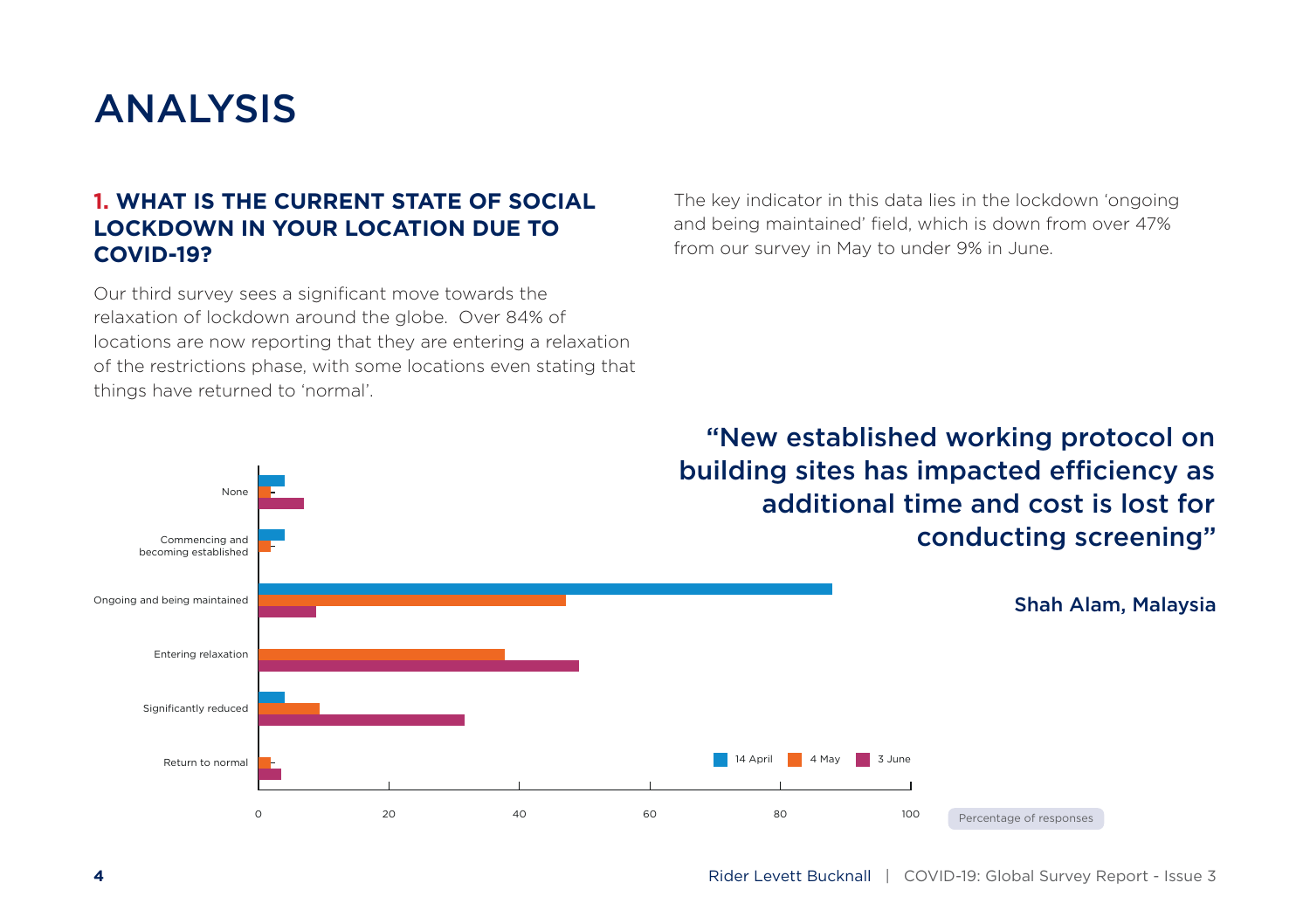

#### **2. HOW SIGNIFICANTLY HAS THE LOCKDOWN AFFECTED NORMAL CONSTRUCTION ACTIVITY?**

The latest edition of the survey shows a slight hardening of the view that the effects have been significant, but not businessviability threatening.

This change may be reflective of the need for affected countries to invest in construction activity post-pandemic, in order to re-stimulate their respective economies for the longterm.

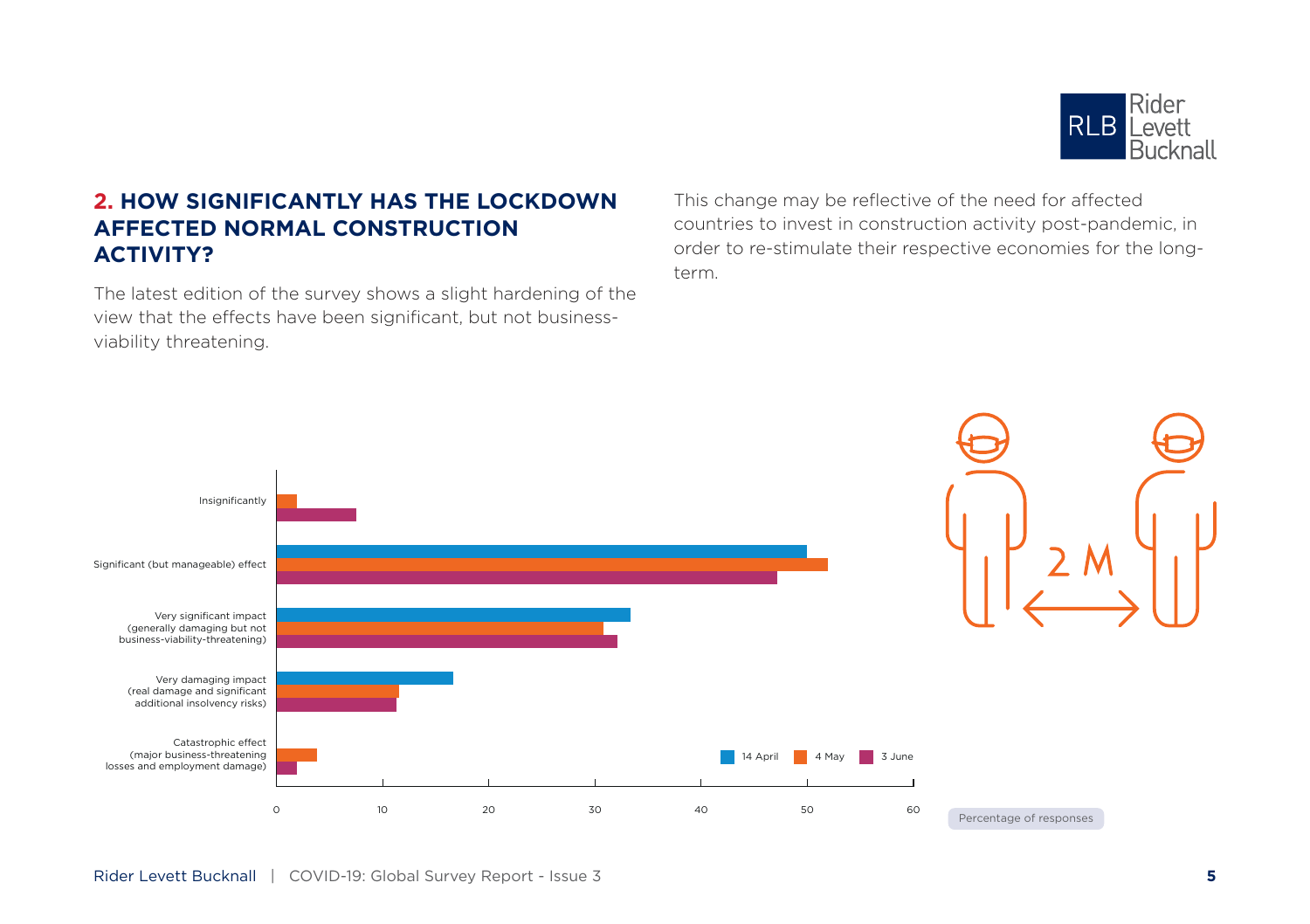#### **2. HOW SIGNIFICANTLY HAS THE LOCKDOWN AFFECTED NORMAL CONSTRUCTION ACTIVITY?**

Comments we received in relation to the lockdown's effects across various countries in June include the following:

**South Africa** - In Cape Town, as sites are opening the view is a little more positive than reported in our last survey, however there is a concern around the future demand for developments in 12-18 months and whether these will be feasible.

**UK** - In Birmingham, London and Manchester, with support from government, many businesses have been shielded from the worst impacts of the lockdown. Activities on site are generally becoming more manageable due to the government's Construction Leadership Council's (CLC) guidance. There have been some delays to materials delivery as well as some lower productivity on sites.

**Mainland Europe** - In Oslo, **Norway**, some housing, office and retail projects have been put on hold, but civic works and infrastructure are keeping up the pace. The worst affected sector is cited as probably being the offshore industry.

In Budapest, **Hungary,** ongoing construction projects are continuing but new site openings had been delayed, whilst in Prague, **Czech Republic**, materials deliveries from abroad have been affected and teams have been reduced to avoid risks on site. In Milan, **Italy**, respondents reported that they believed the impact on construction activity may be felt in the longer term if investment falters.

**Asia** - In **Malaysia**, construction activity in Shar Alam has been greatly affected due to government enforced working protocols including morning screening of all workers and social distancing on sites. In **Singapore**, only 5% of construction activities were allowed for essential work during the lockdown. In Jakarta **Indonesia**, the late delivery of materials is still ongoing.

**Australia and New Zealand** - As with the last survey in May, respondents in Canberra and Melbourne, **Australia**, reported the majority of sites are still operating and more continue to open with protocols in place. Productivity is improving but not yet back to pre-COVID-19 levels.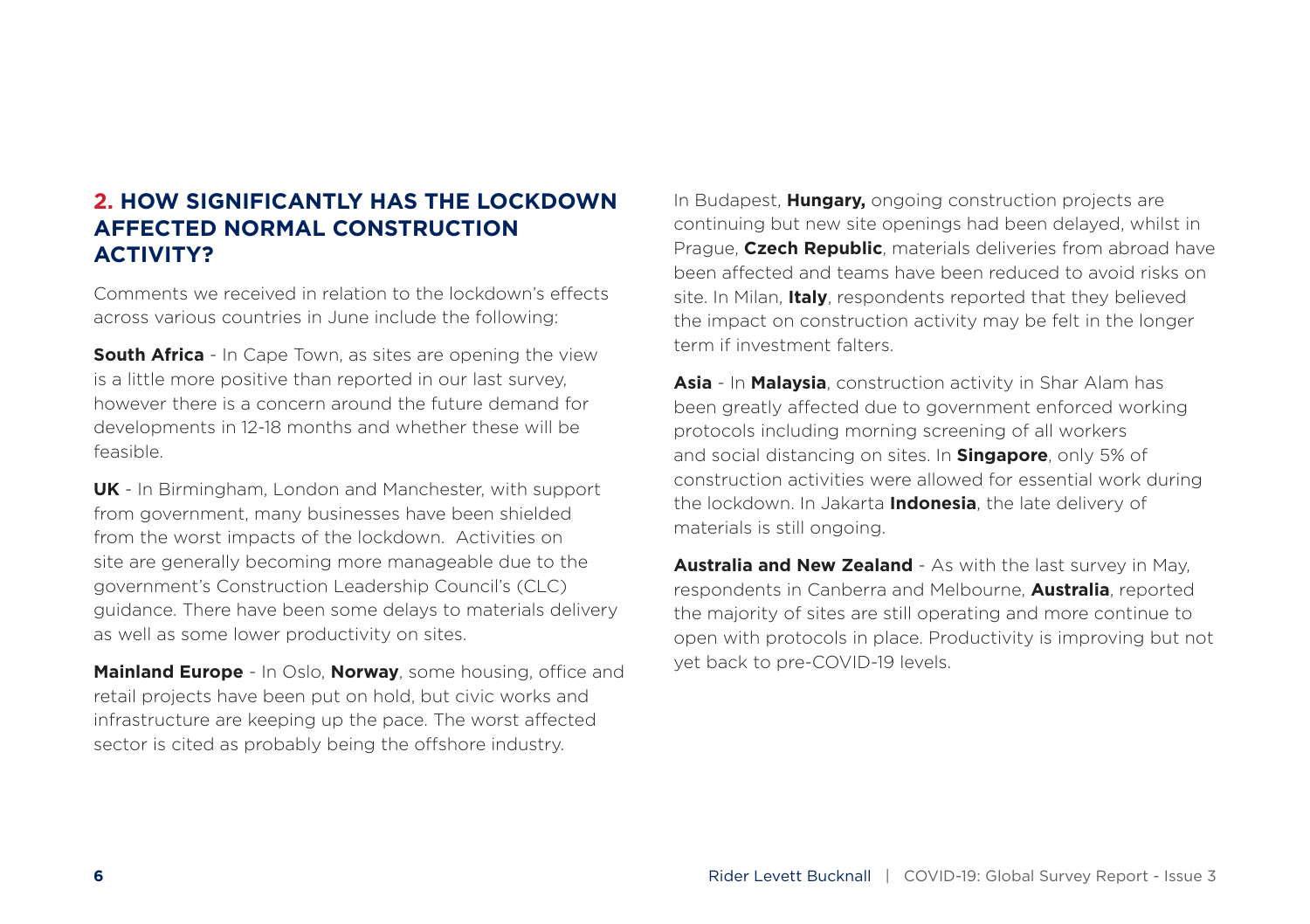

#### **3. WHAT IS THE ESTIMATED PERCENTAGE FALL IN PRODUCTIVITY OF ON-SITE CONSTRUCTION OPERATIONS?**

The majority of respondents, 84%, report reduction in site productivity of less than 30%, with over 63% saying that any fall is less than 20%.



This result significantly differs from our previous study, which suggested that only just over 41% believed productivity levels had fallen by less than 20%.

Whilst site productivity is being affected to differing extents around the world, site overhead costs have continued to accrue even where sites have been at a complete standstill. In particular, tower cranes incur significant costs even standing idle, and lower site labour productivity brings with it less efficient useage of craneage.

RLB Crane Indexes around the world will capture the effect in extensions to periods of cranes' use on site as the pandemic

As part of Issue 2 and 3 of our surveys, we asked a question on productivity to gain a better understanding of how COVID-19 has affected onsite construction operations.

Expressed in groupings of 10%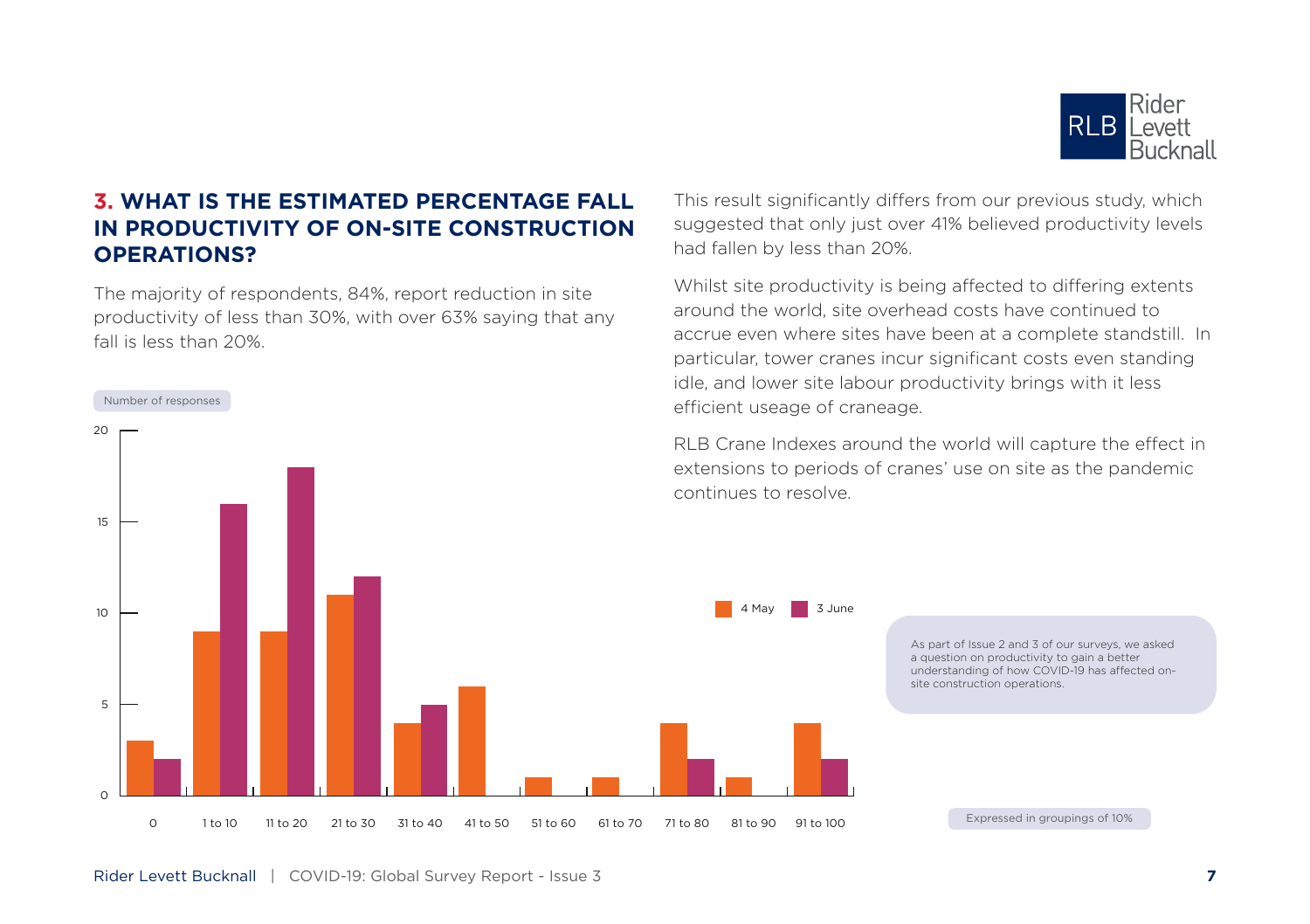#### **4. FROM THIS POINT, HOW LONG DO YOU FORECAST FOR LOCKDOWN TO BE COMPLETELY REMOVED?**

The headline figure for this graph is the fact that now over 30% of respondents believe that it will be more than 12 weeks until the complete removal of lockdown.

This is significant as it seems to reflect a maturing of understanding of the extent of the outbreak's impact from both a social and workplace standpoint.

In our previous survey in May, over 38% foresaw the timeframe being 6-12 weeks, against just over 30% who now see that as being the case.

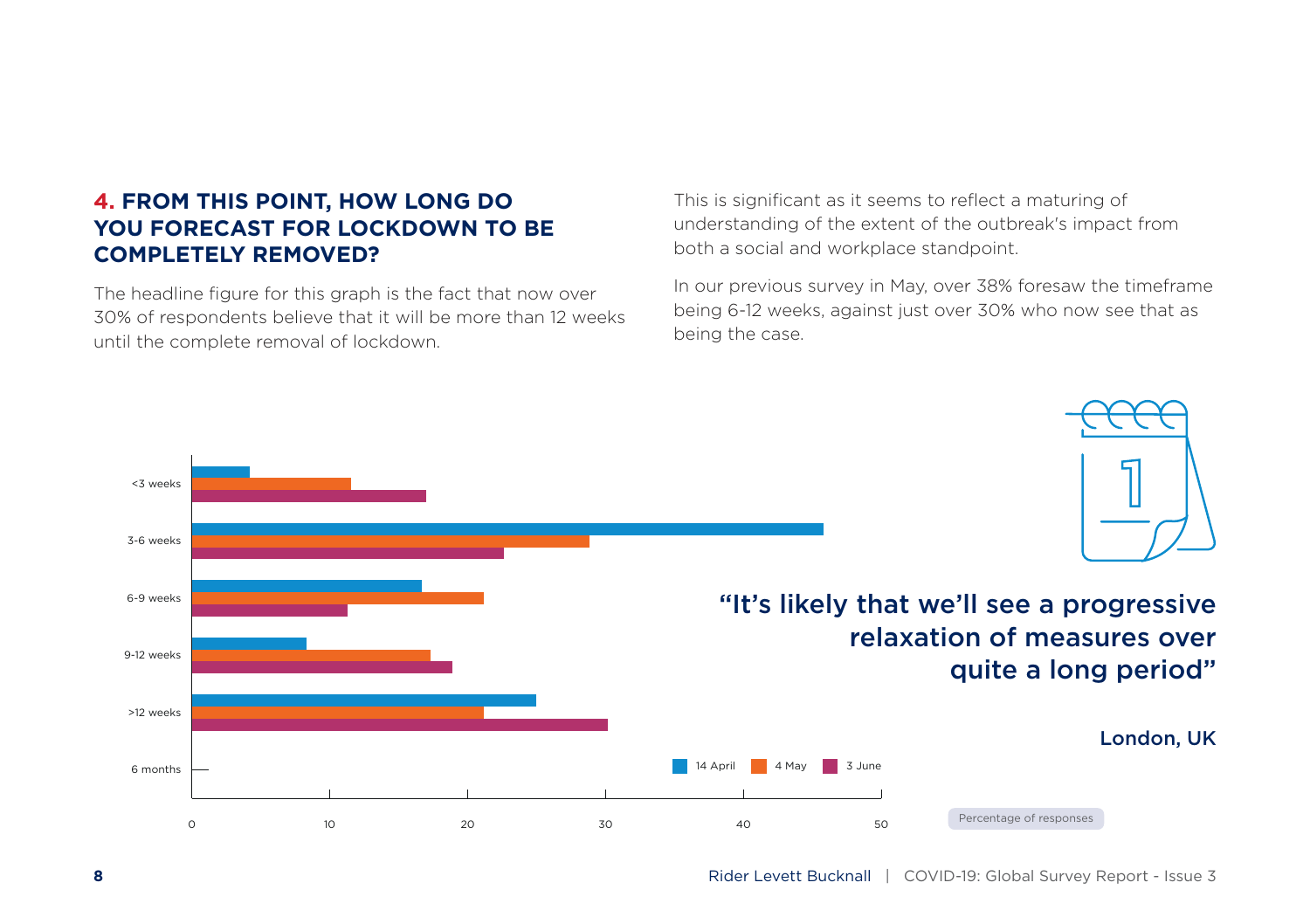

#### **5. AFTER RELAXATION OF LOCKDOWN, WHAT IS THE ESTIMATE OF RECOVERY TIME FOR YOUR LOCAL MARKET?**

Almost 40% of our respondents now believe that full market recovery will take between 9 and 15 months. This compares with only 25% who reported that timeframe in our last survey in May.

A sizeable proportion, almost 23%, still hold the opinion that recovery will take in excess of 15 months, compared to 12% in our first survey in April.

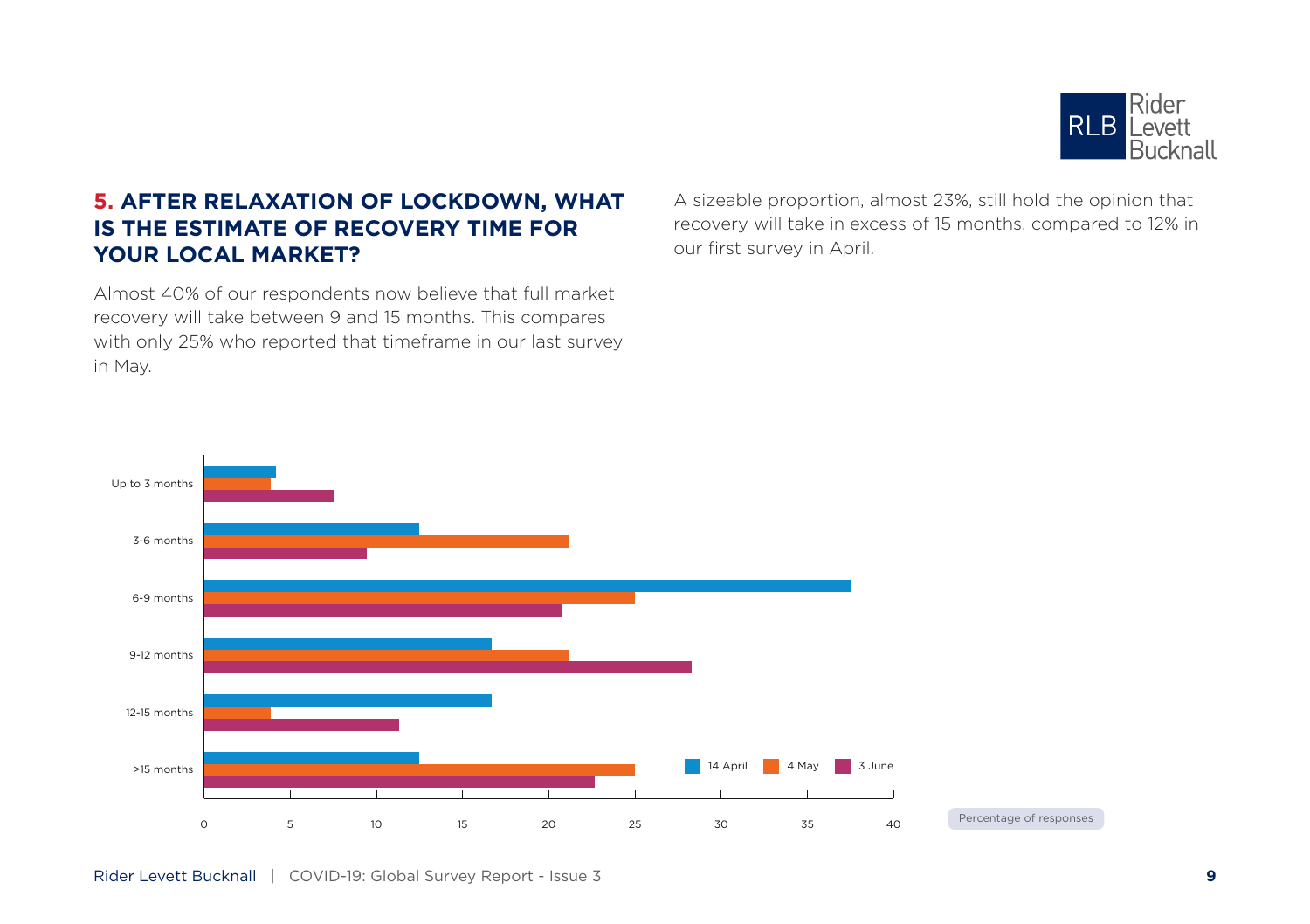#### **5. AFTER RELAXATION OF LOCKDOWN, WHAT IS THE ESTIMATE OF RECOVERY TIME FOR YOUR LOCAL MARKET?**

Comments from respondents across the globe on their best estimate for recovery in the local market referred to how difficult this was to predict due to factors including:

**Australia and New Zealand** - The view from Auckland, **New Zealand** was that with borders closed and tourism decimated they expected to be in recession mode for some time. This was a view also reflected in Melbourne, **Australia** where international tourism and students play a significant role in the local economy.

**US, Hawaii and Caribbean** - As with our last survey, in Waikoloa and Honolulu, **Hawaii** and Castries, **St Lucia** the impact on the hospitality and tourism sector is also understandably reported as having a long-term effect.

**South Africa** - Respondents from Stellenbosch and Cape Town both stated that the economy was weak prior to the arrival of COVID-19, which has exacerbated a difficult situation.

**Asia** - In Jakarta, **Indonesia**, our respondents report that they thought most of the projects currently on hold will be activated in early 2021. In Wuhan, **China** the estimate was around three months if work is resumed from July 2020.

"As we have a lot of our clients from the public sector we are not heavily affected so far. Delayed or postponed projects in the private sector will probably be more noticeable after the summer break"

Oslo, Norway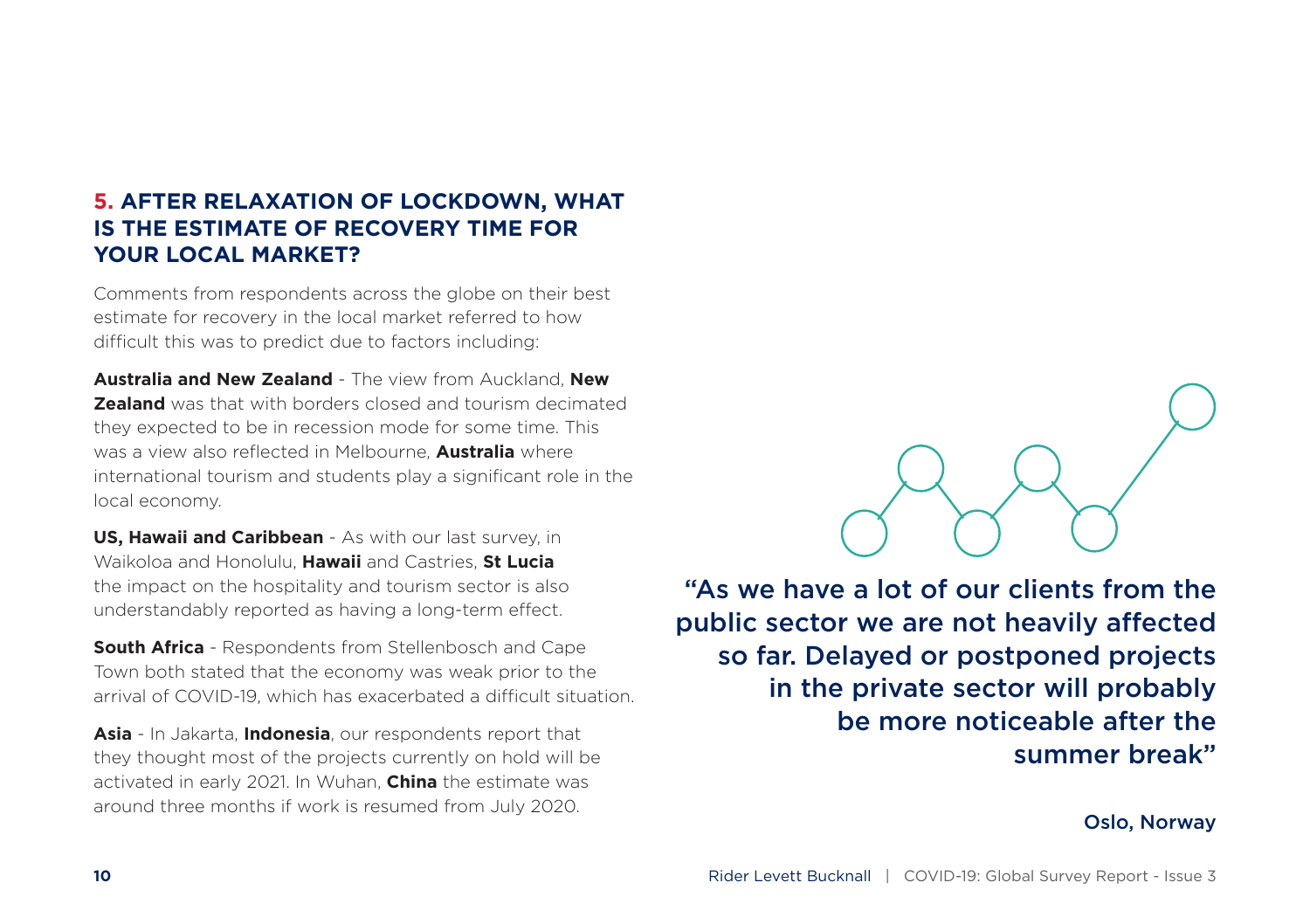

#### **6. WHAT PERCENTAGE OF CONSTRUCTION SITES ARE CURRENTLY CLOSED?**

Almost 46% of our respondents indicated that they have no sites currently closed in their locations, and overall, 70% stated that they had less than 10% site closures.

This is a major point of difference from our previous survey in May. In our last report less than 25% of respondents reported no site closures and a significant proportion reported more than 50% of sites being closed.

This corresponds with earlier responses in the current survey, that there is an ongoing relaxation of constraints albeit against continuing watchfulness as to the future spread of the virus.



Expressed in groupings of 10%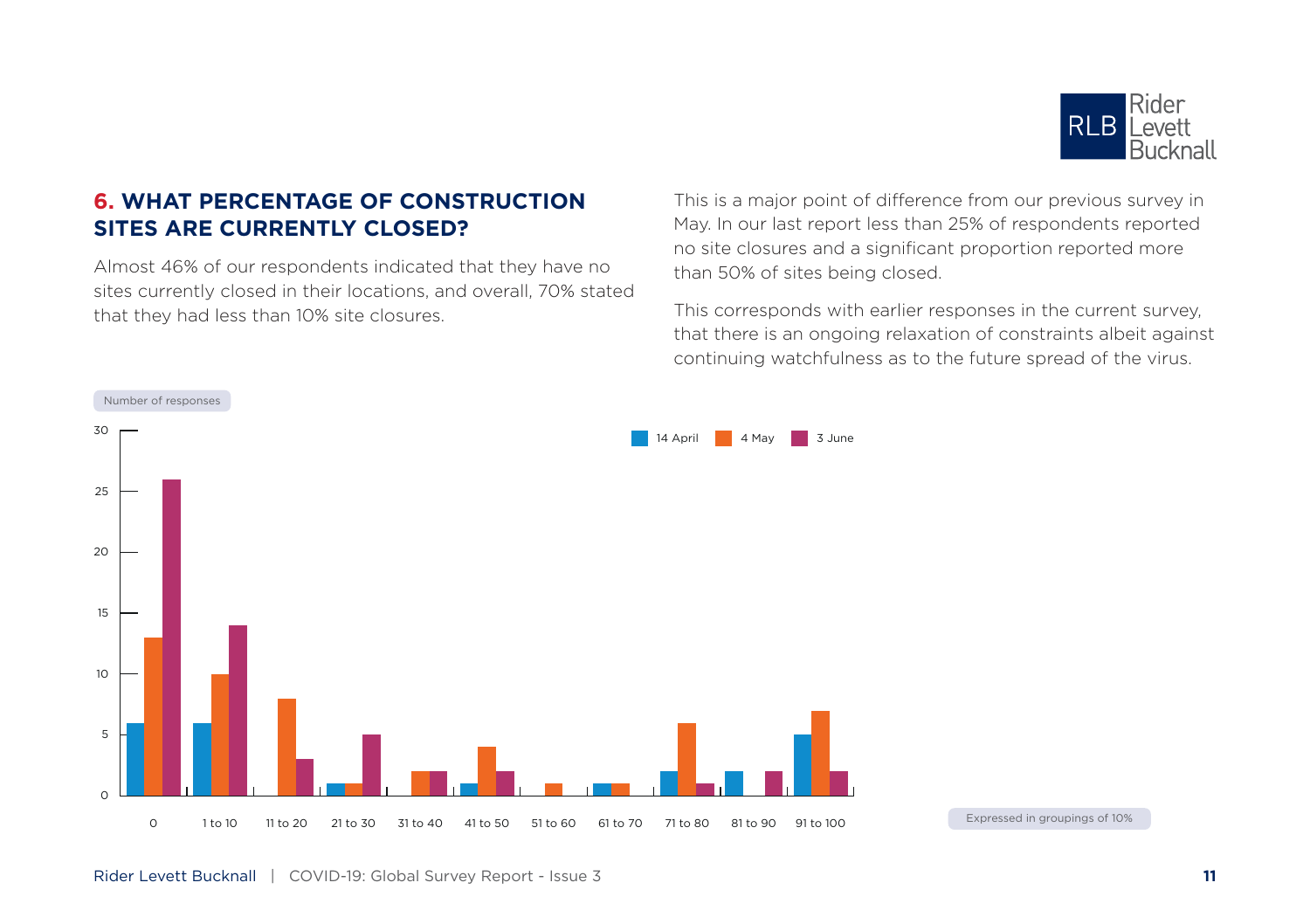#### **6. WHAT PERCENTAGE OF CONSTRUCTION SITES ARE CURRENTLY CLOSED?**

This is reflected in the comments received however, there are still some areas where sites are just opening or remain closed.

**Mainland Europe and Ireland** – In Amsterdam, **The** 

**Netherlands**, a strategic decision was taken to keep sites open throughout the period which has been very positive for the industry. In Dublin, **Ireland**, all sites have now reopened. In Paris, **France**, all sites are reopening, a position that has also been reported by survey respondents in Moscow, **Russia**; Copenhagen, **Denmark**; and Oslo, **Norway**, with only a few sites reported to be at a complete stop.

**UK** - In Birmingham, London and Manchester the view is that the majority of sites have opened in most of the sectors with only a few remaining closed.

**Middle East** - In **Dubai** sites are not closed due to restrictions but many have been put on hold by developers. Whereas in Riyadh, **Saudi Arabia** the comments were that it was very hard to predict a nationwide picture with regard to closures. The lockdown plan concludes at the end of June. However, borders are currently closed, and consultants and labour force cannot return, nor can materials be delivered which are relied on heavily in **Saudi Arabia**.

**US, Hawaii and Caribbean** - As reported in our previous surveys, site closures vary by state. In New York only essential work is ongoing, however in Las Vegas most union projects have remained open and in Phoenix, Arizona there are no known site closures. In Washington DC only those sites which have had cases of COVID-19 have been temporarily closed. In Castries, **St Lucia**, while many sites have reopened the only new projects commencing are in civil construction.

**South Africa** - Sites starting to be reopened from the beginning of June were reported by respondents in Durban, Pretoria, Cape Town and Stellenbosch.

**Asia** – In Jakarta, **Indonesia**, most of the sites that are closed are due to clients' instructions to stop work.

### "All construction sites are re-opening"

Paris, France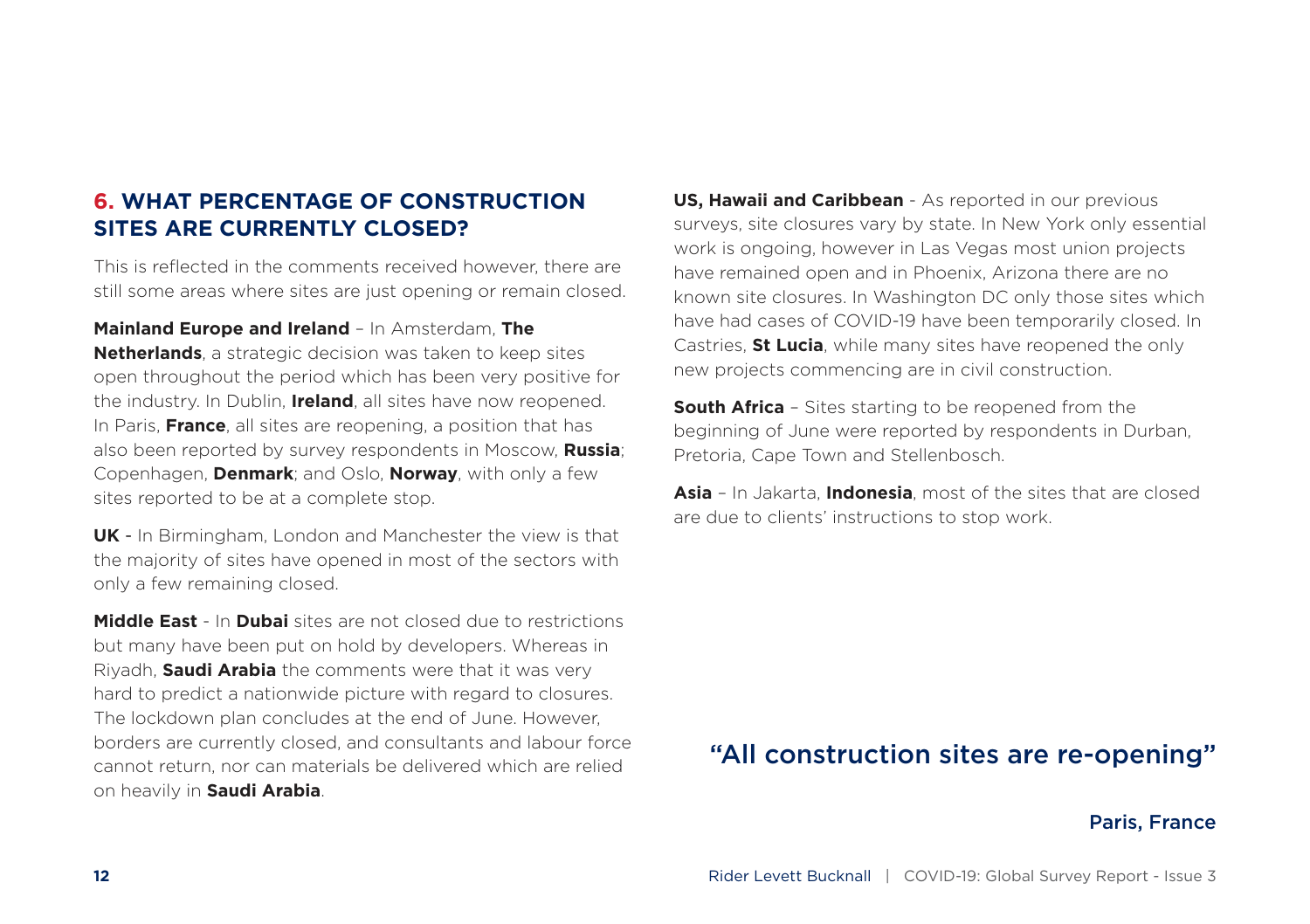

#### **7. ON AVERAGE, FOR SITES THAT ARE CURRENTLY CLOSED, HOW LONG HAVE THEY BEEN CLOSED?**

The numbers of respondents recording open sites has almost doubled in this current survey, to over 47% of the total.

The majority of this change seems to have been derived from those sites that had previously been closed for between three and six weeks that have now reopened.

However, where sites are remaining closed, nearly 30% of the total of respondents reported those sites have been closed for in excess of six weeks.

### "We are hoping construction will resume before July 2020"

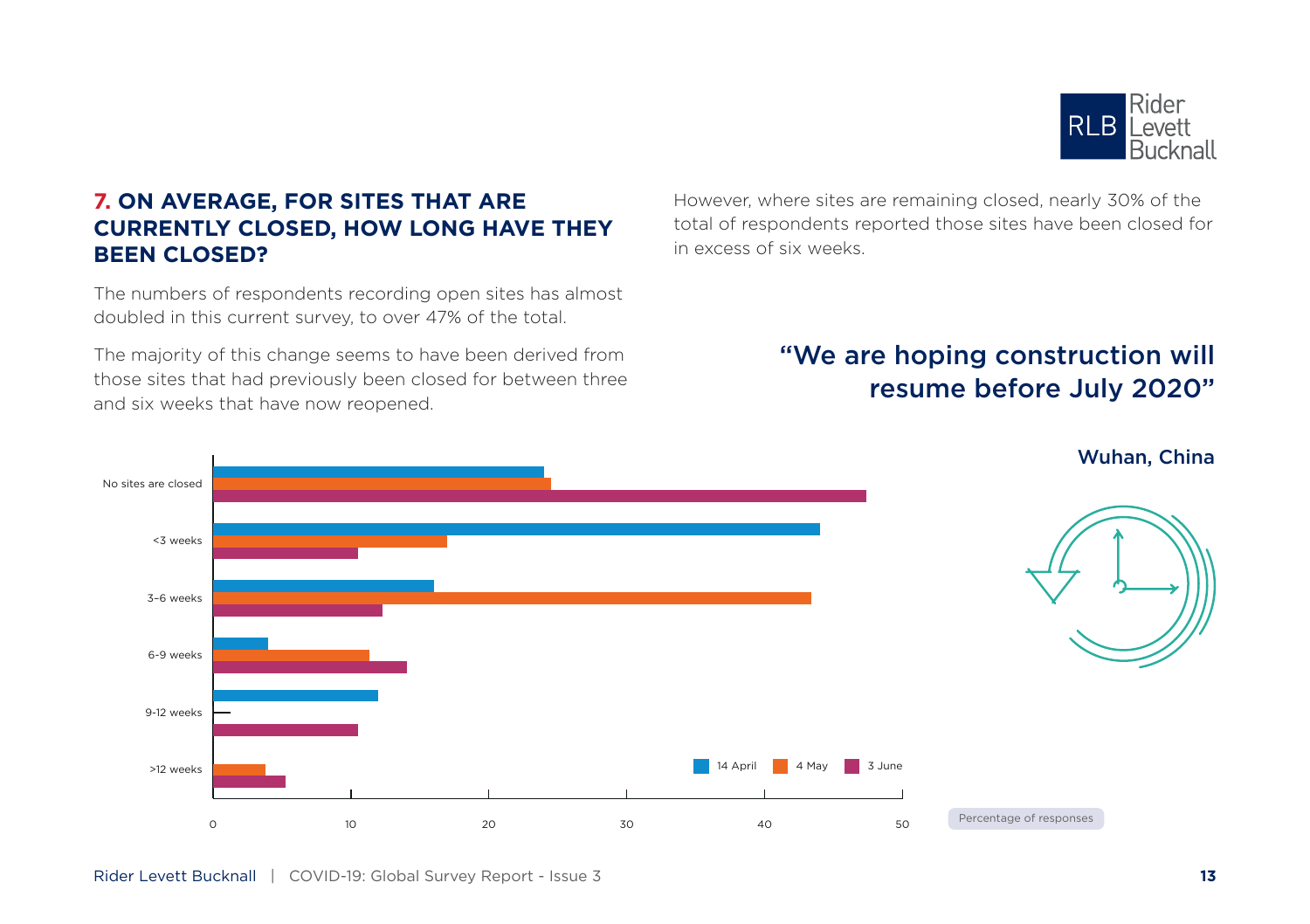#### **8. WHAT PERCENTAGE OF PROJECTS (BY NUMBER) HAS BEEN PUT ON HOLD AT PRE-CONSTRUCTION STAGE?**

As with the previous April and May reports, there is still a range of standstill of projects at pre-construction stage globally.



In the current report, 63% of respondents say that up to 30% of projects are held at pre-construction stage. Whilst there are still some locations greatly affected with hold-up at higher levels, the real change is those who felt that 41-50% of projects are held at pre-construction. Currently, fewer than 11% of respondents report this level of hold-up, as against 26% having that view in the previous survey.

Whether that is indicative of a return of pre-construction projects to the marketplace will be seen over the next few months, assuming there are no renewed outbreaks of the virus, as many countries relax their lockdown measures.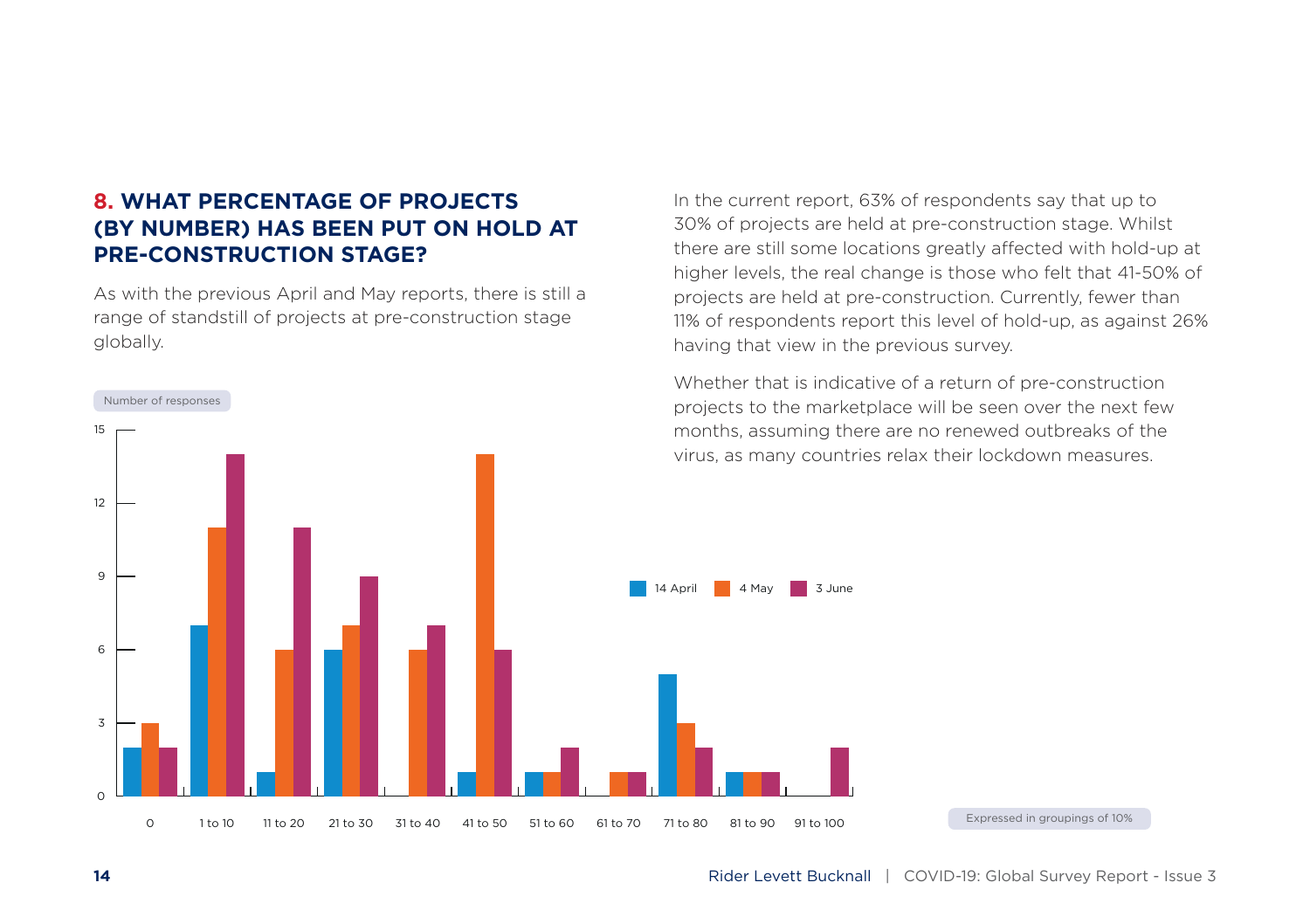

#### **8. WHAT PERCENTAGE OF PROJECTS (BY NUMBER) HAS BEEN PUT ON HOLD AT PRE-CONSTRUCTION STAGE?**

Comments we received in relation to projects being put on hold at pre-construction stage included:

**US and Caribbean** - The impact on individual cities has slightly moved in line with the global wave of the pandemic. Cities in the US that reported little impact on pre-construction projects in May now express, for example in Tucson, Arizona that "some agencies are evaluating continuation of preconstruction over set periods of time, instead of at design and estimating milestones". Washington DC commented that they have seen "many future projects delayed or put on hold". In Castries in the Caribbean, "as many projects are international until borders reopen, they will remain suspended".

**Mainland Europe & Ireland** - In Europe, views vary often dependent on certainty of how individual sectors will respond post-pandemic with Budapest, **Hungary**, highlighting retail, hotel and commercial projects on hold due to uncertainty of future demand echoed in Dublin, **Ireland**, which also highlighted residential and hotels as sectors paused currently. Oslo, in **Norway**, remained in a similar situation to where they were in May with housing projects, hotel, retail, offices and factories still on hold.

**UK** – The UK seemed more optimistic with London less impacted as the majority of larger projects are continuing. However, Birmingham reported the number of stalled projects may increase as funding markets are hardening and easing of constraints will be key to many projects being unlocked. Manchester commented that it is mainly industrial sites awaiting tenants that have been delayed.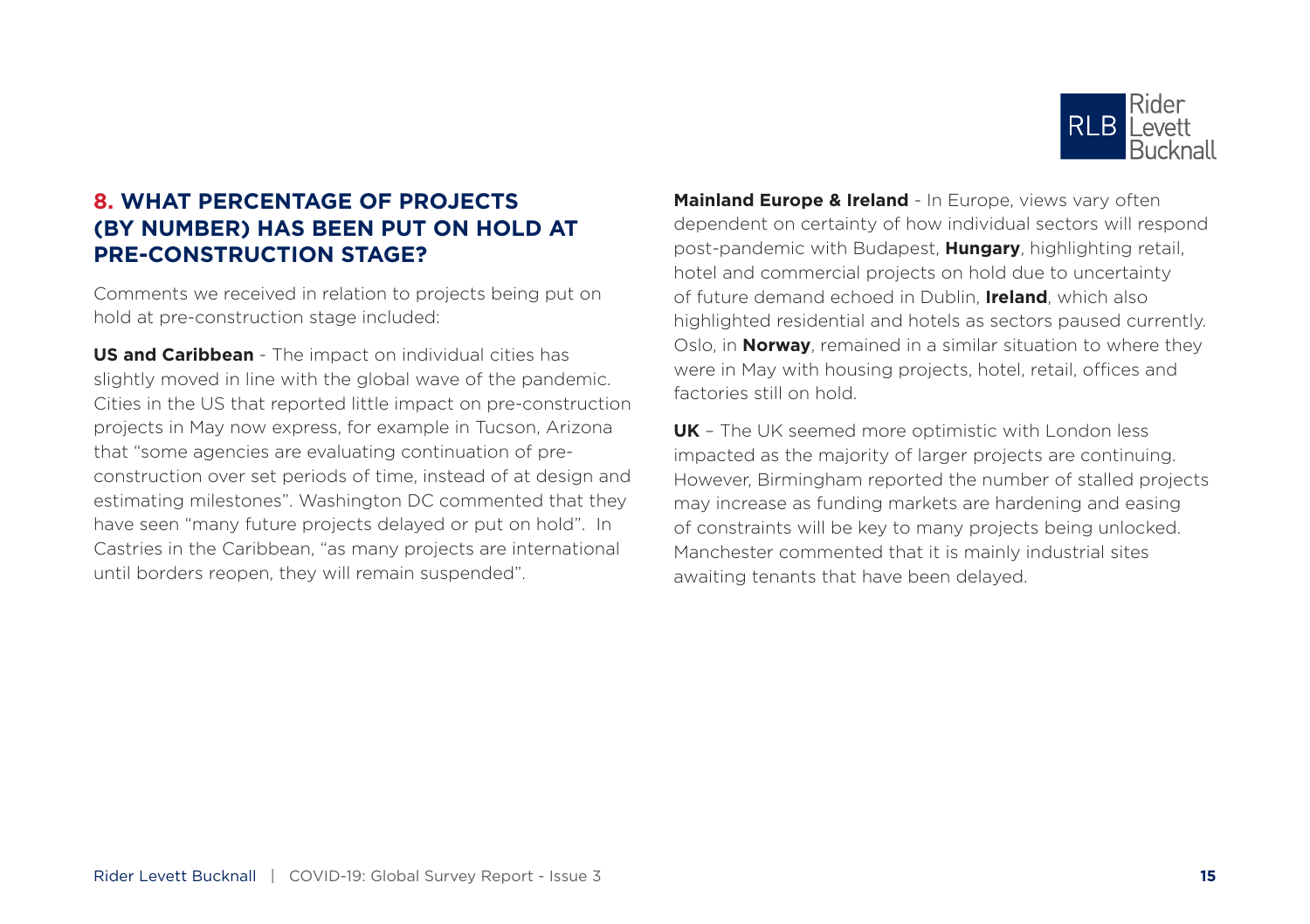#### **8. WHAT PERCENTAGE OF PROJECTS (BY NUMBER) HAS BEEN PUT ON HOLD AT PRE-CONSTRUCTION STAGE?**

**Australia and New Zealand** - Oceania, which hasn't felt the effect of the virus outbreak as much as other continents seems to be returning to a level of normality with **New Zealand** declaring no live cases of the infection in early June. Melbourne reported that private investment has been hit the hardest across the residential, retail and commercial sectors with Sydney also mentioning that the market is apprehensive as a number of private sector projects remain on hold.

**South Africa** - In Cape Town, many of the projects were part of a long-term pipeline initiative and therefore preconstruction delays were having little impact on business.

**Asia** - Shah Alam in **Malaysia** commented on limited numbers of new projects at pre-construction stage and Jakarta in **Indonesia** reported projects are on hold at the tendering stage until more certainty around the economy is given.

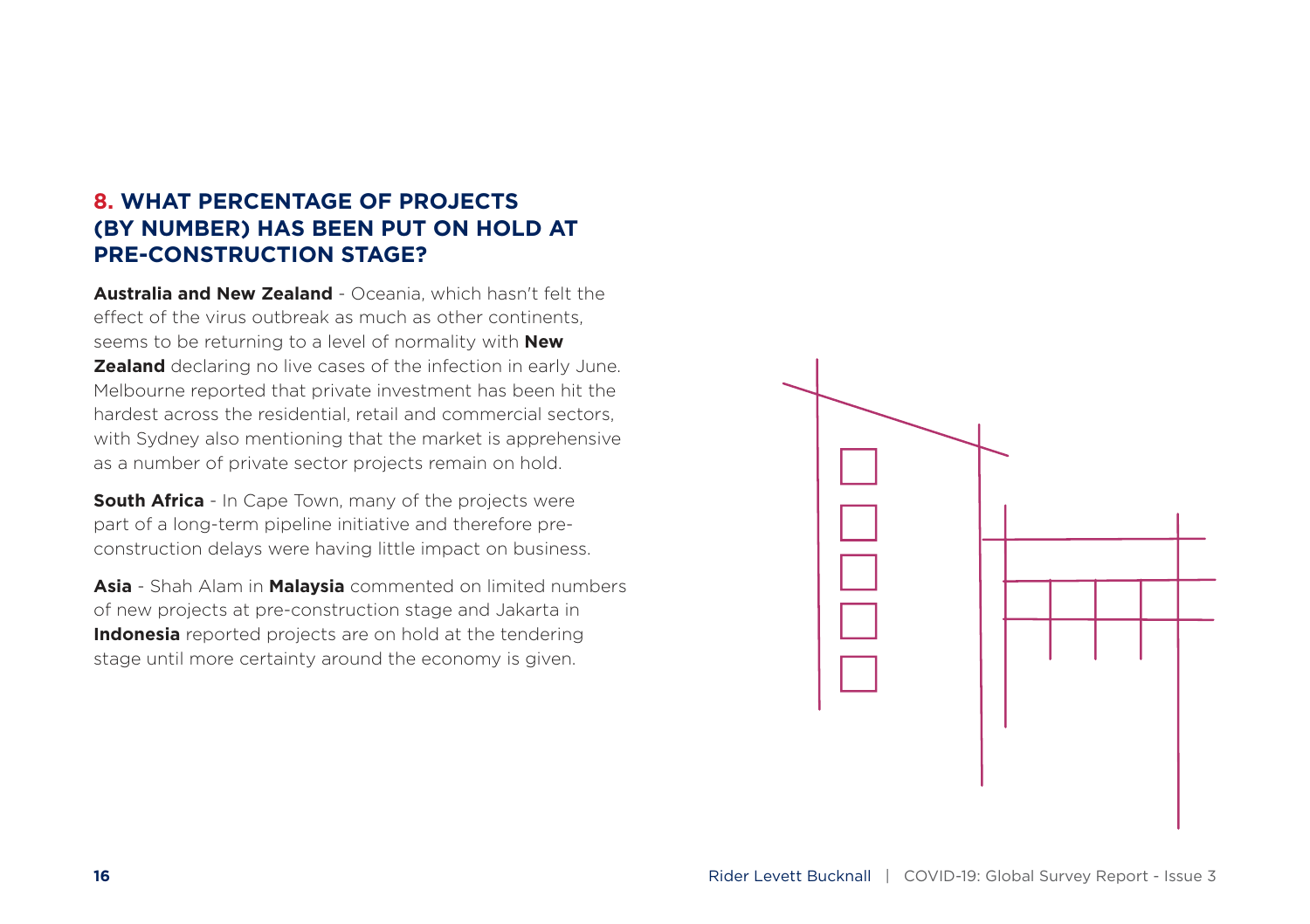

#### **9. BY WHAT PERCENTAGE HAS THERE BEEN A DROP-OFF IN THE NUMBER OF TENDER ENQUIRIES?**

Responses to this question also show a slight shift towards a more optimistic picture.

Less than 11% of responses now report a drop-off of 41-50%, against 28% who reported that view in the previous survey.

This shift illustrates a possible regeneration of the construction industry globally. The reduction shown in the 40-50% bracket appears to have been redistributed to the region from 10% to 30%, which suggests maturing knowledge of markets' responses to their situations, as well as a clearer understanding of pandemic exit strategies.

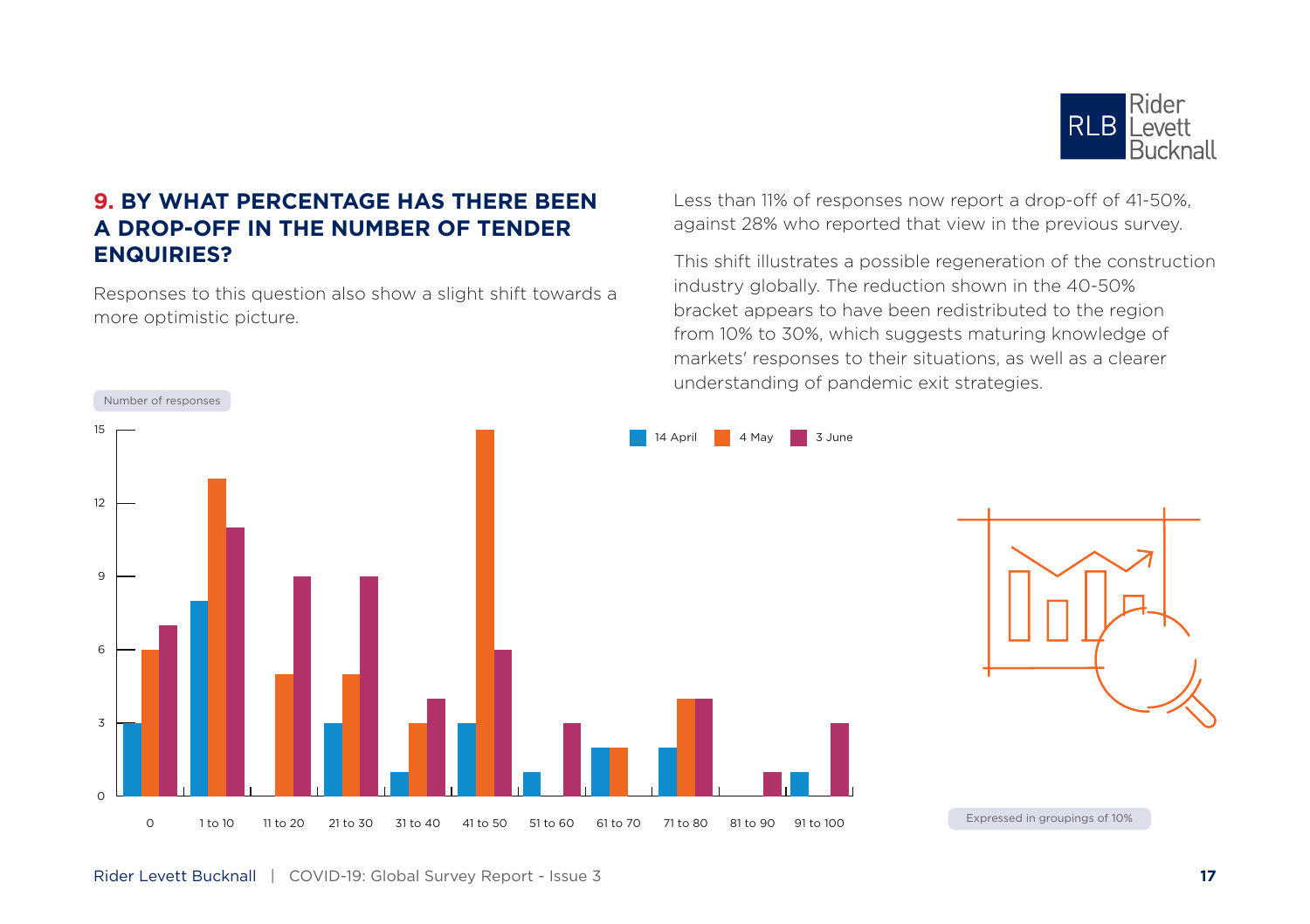#### **9. BY WHAT PERCENTAGE HAS THERE BEEN A DROP-OFF IN THE NUMBER OF TENDER ENQUIRIES?**

Commentary from RLB offices on the drop-off in number of tender enquiries included:

**US and Hawaii** - States differed widely in their responses to the drop-off rate in tender enquiries. Waikoloa in **Hawaii** reported business as usual in terms of bids, whereas Washington DC in mainland **US** says that COVID-19 has definitely affected their tender enquiry pipeline.

**UK** - In the UK, enquiries and tenders seem to be regaining some momentum after a period of quietness.

**Mainland Europe** - This was echoed in mainland Europe, with Berlin in **Germany** reporting a high level of RFPs (request for proposals) being received and Amsterdam in **The Netherlands** commenting that they have managed a normal level of enquiries throughout the pandemic.

**South Africa** - In Africa, where Cape Town stated in May that clients were in "damage control mode", they reported that enquiries had completely stopped in their region, which could be the impact of the virus now hitting the African region more severely than previously.

**Asia** - **Singapore** reports a more cautious approach in June with many private developers adopting a 'wait and see' approach.

**Middle East** - Riyadh, **Saudi Arabia** continues to buck the trend commenting that they have experienced additional enquiries during this period including some appointments.

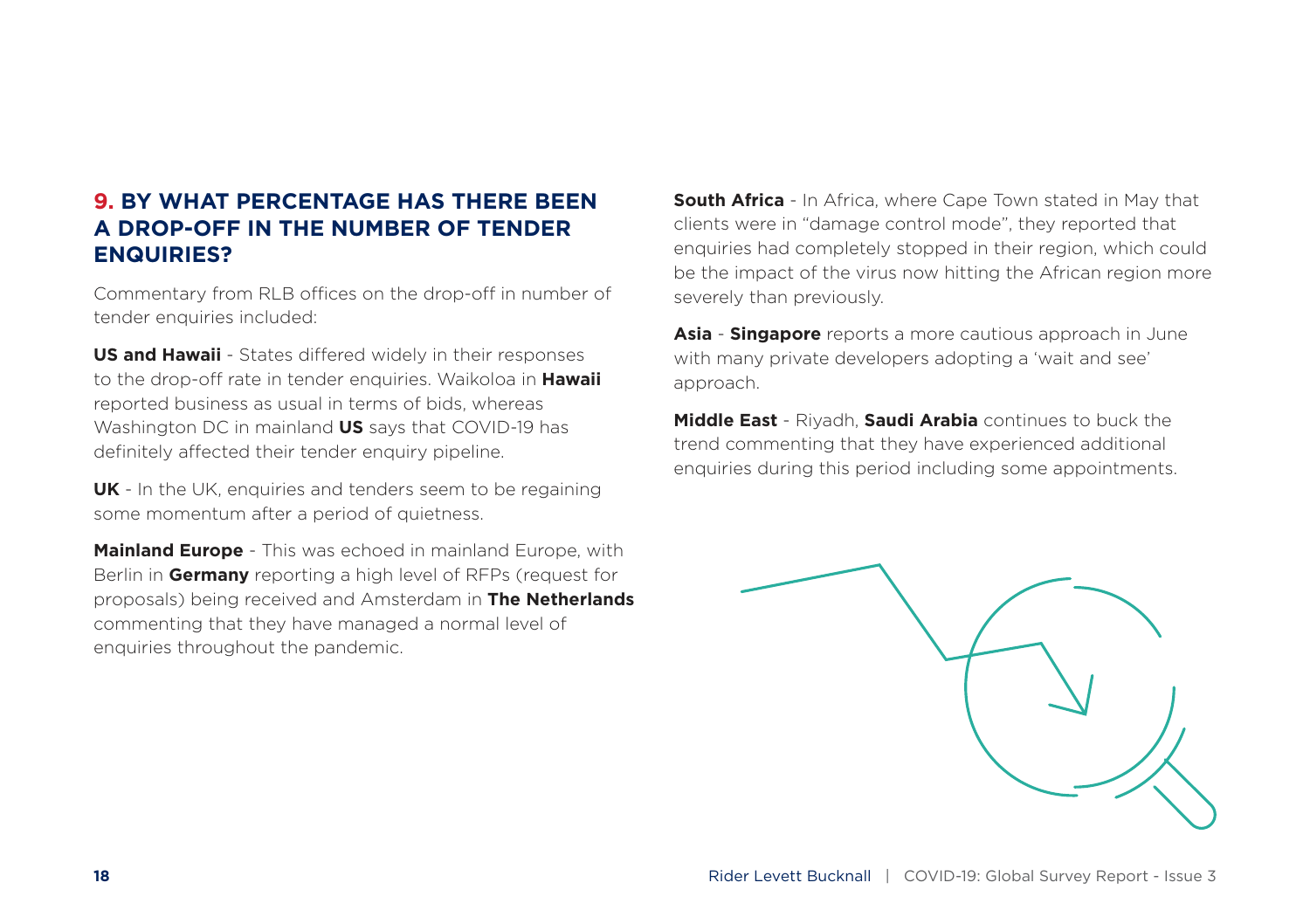

#### **10. HOW HAS YOUR NATIONAL GOVERNMENT'S ACTIVITIES IN RELATION TO THE COVID-19 PANDEMIC AFFECTED THE CONSTRUCTION INDUSTRY?**

The view of our respondents, in relation to whether governments' reactions in relation to the pandemic have affected the industry, has shifted slightly. Overall, almost 30% of answers now report strong and purposeful, or excellent, government response. In the May survey, the corresponding figure was 26%, so the current survey shows a slight lift in sentiment.

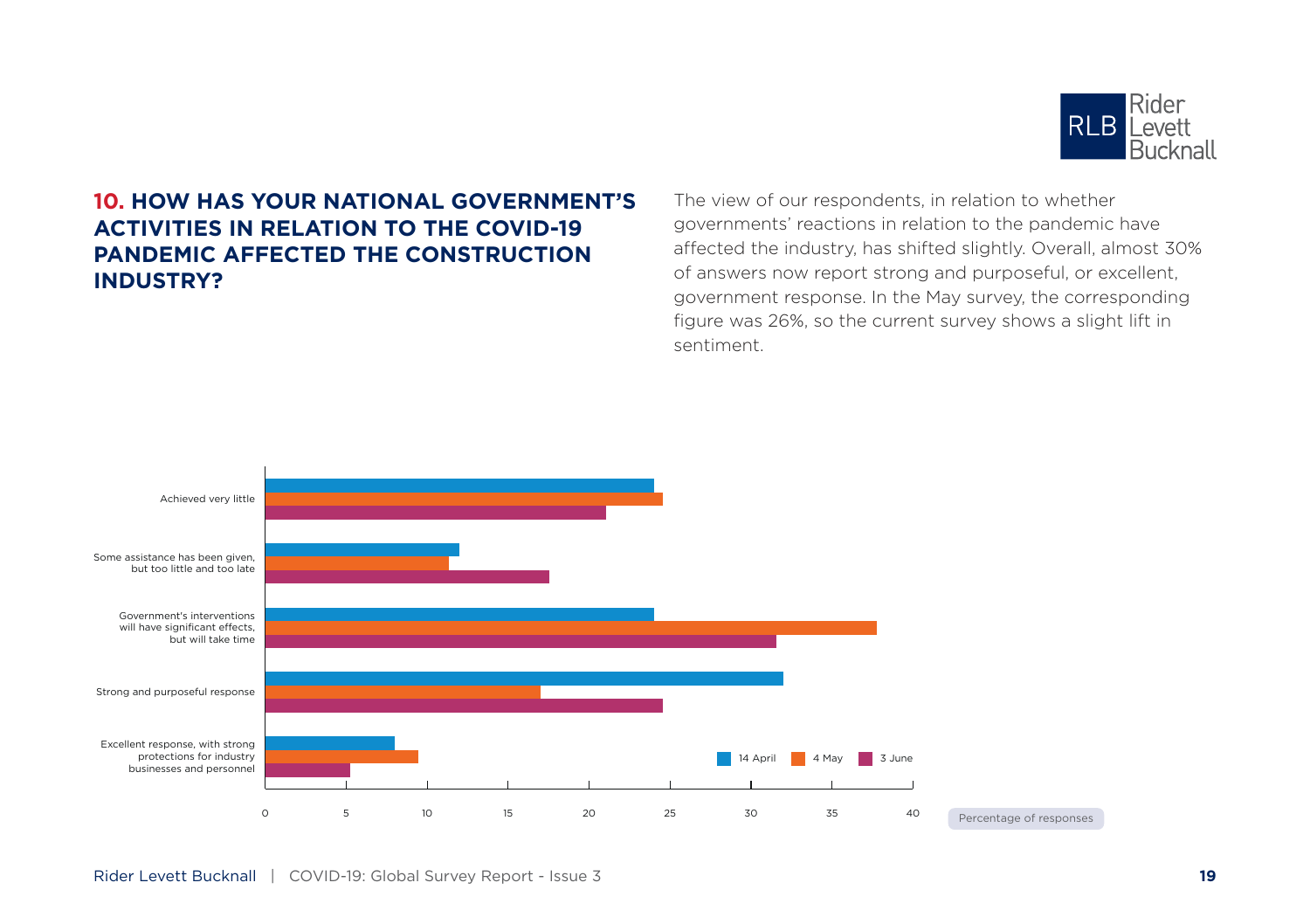#### **10. HOW HAS YOUR NATIONAL GOVERNMENT'S ACTIVITIES IN RELATION TO THE COVID-19 PANDEMIC AFFECTED THE CONSTRUCTION INDUSTRY?**

However, the overall sentiment remains as it was in May; government actions will take time to have an effect with 32% of respondents agreeing in June and 38% in May. There is also a high proportion who still feel that government intervention has "achieved very little" or was "too little, too late" at 39% in June and 36% in May.

Comments we received on governmental intervention include:

**Hawaii and the Caribbean** - **Hawaii** and the **Caribbean**

commented that government activity was lacking with Waikoloa commenting that their government was slow to act and prepare, and Castries adding there was very little assistance provided.

**UK** - In Manchester and Liverpool, it was felt that specific construction industry support had been limited. In Birmingham, they reported that interventions had been immediate and as these ease back, attention will inevitably have to shift to a focus on longer term economic recovery.

**Australia and New Zealand** - In Christchurch, **New Zealand** there were recent announcements of subsidies that promoted construction. In Auckland they were waiting on an announcement of funding on "shovel ready" projects as an injection to the industry especially in civil and infrastructure sectors.

Across the Tasman, in **Australia**, they reported that the government is currently examining further measures to provide a positive response to the pandemic.

**UAE** - In Dubai the feedback was that the government had retained the construction industry as an essential sector although little financial assistance has been given to companies.

"The Government is introducing new regulations on safe living, safe workplaces and safe management. This unfortunately comes with huge costs and is expected to increase construction cost that eventually will be passed on"

#### Singapore, Republic of Singapore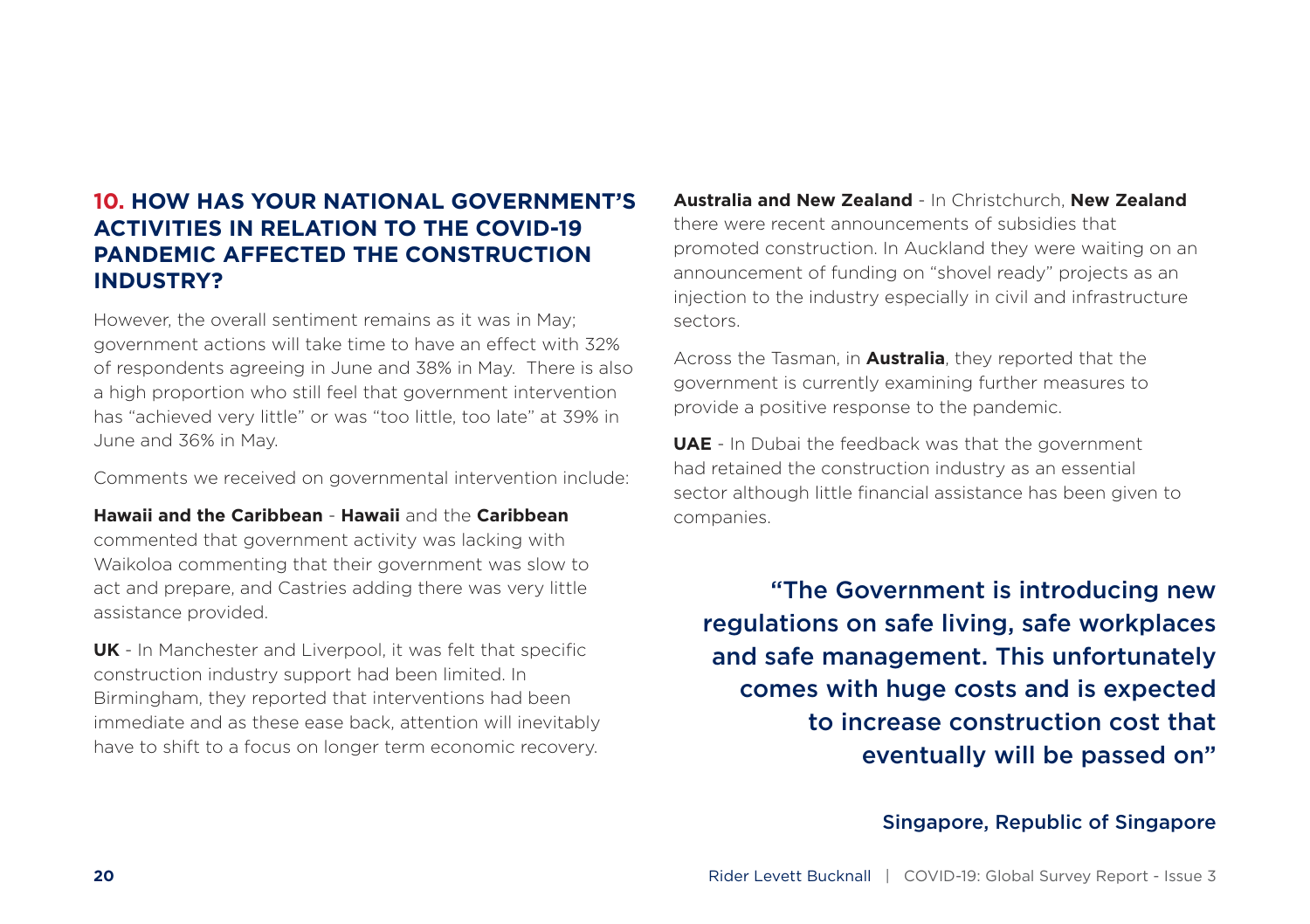

#### **11. WILL THE AFTERMATH OF THE PANDEMIC INCLUDE RELAXED PLANNING CONSTRAINTS AS A STIMULUS TO SPEEDY RESUMPTION OF ACTIVE DEVELOPMENT?**

There is still uncertainty to whether or not planning constraints will be relaxed to stimulate development post the pandemic, with 1 in 5 respondents neither agreeing nor disagreeing. However, there was more of a positive sentiment with 39% of our respondents agreeing there will be a stimulus on relaxed planning, compared to 28% in May.

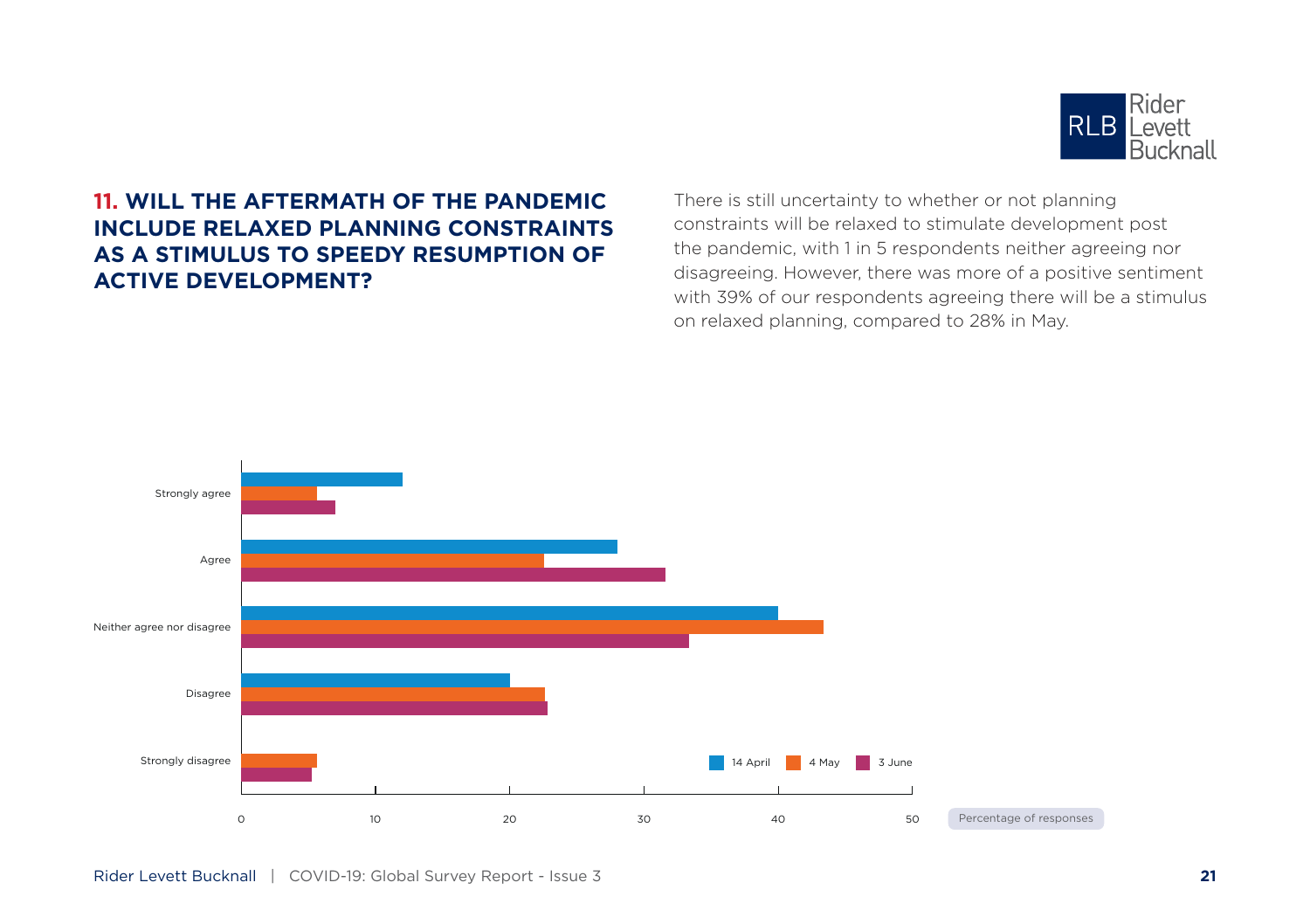#### **11. WILL THE AFTERMATH OF THE PANDEMIC INCLUDE RELAXED PLANNING CONSTRAINTS AS A STIMULUS TO SPEEDY RESUMPTION OF ACTIVE DEVELOPMENT?**

Comments we received regarding whether relaxed planning constraints would be implemented to stimulate recovery included:

**US** - In the mainland US, Los Angeles felt that it is too early to tell whether there will be a change in process of planning to help recovery, but those in Tucson, Arizona commented that there are already discussions in their region of relaxing environmental approval processes.

**UK** - London commented that a relaxation has been mooted but that there is no evidence of it happening as yet, and Manchester reported the need to stimulate residential projects in particular.

**Mainland Europe** - There is talk of changes in planning processes in Europe. In Copenhagen, **Denmark**, they mentioned that other actions have been taken, such as pushing forward planned investments and relaxing constraints on other public investments.

**Australia and New Zealand** - Over in Oceania, Canberra reports that the approvals process has been streamlined but not relaxed and Melbourne comments that their government was looking at ways to expedite planning processes, although restraints remain pre-COVID-19 at this stage.

**Asia** - **Singapore** seemed more positive, reporting that their government has already implemented some relaxation of planning constraints and they were hoping and expecting more to come. However in **Hong Kong** there are no plans to change the current planning regulations, which is also the case in Jakarta, **Indonesia**.

"There should be some planning relaxation, but our local authorities don't seem to have the capacity to expedite building applications"

Cape Town, South Africa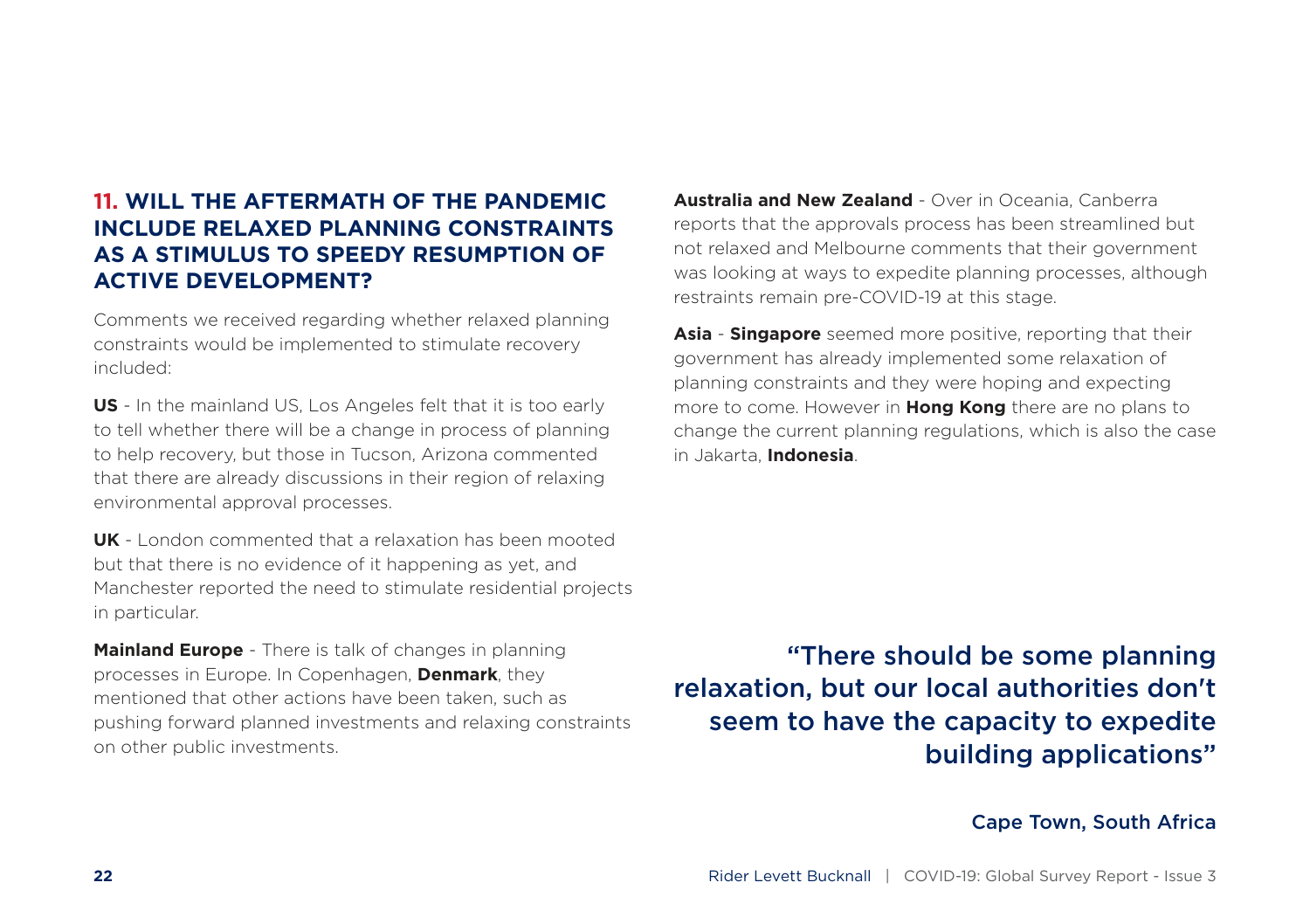

#### **12. WHAT HAS BEEN THE EXTENT OF GOVERNMENT SUPPORT TO LARGER COMPANIES?**

Overall, over 68% of respondents were of the view that governments' support to larger companies has been at least reasonably supportive. However, 31% commented that governments' direct financial support to larger companies was either 'always absent' or 'minimally present'.

As part of this third iteration of our rolling global survey, we asked four additional questions to gauge views on government support as applied to different sizes of organisation and different industry sectors.

Answers to these questions are reflections of views on changing tender price effects and sectoral impacts identified elsewhere in this report.

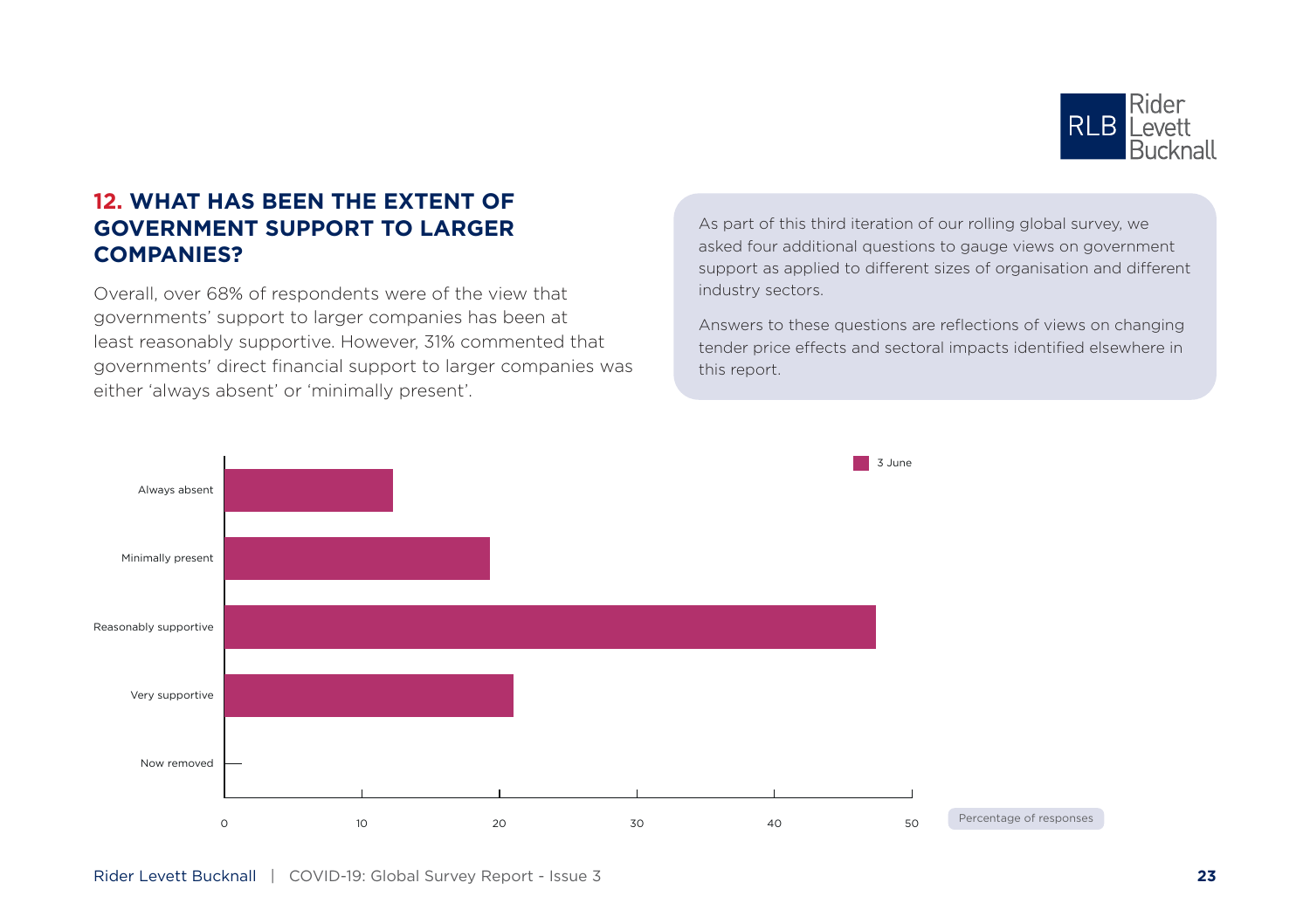#### **13. WHAT HAS BEEN THE EXTENT OF GOVERNMENT SUPPORT TO SMALL AND MEDIUM-SIZED ENTERPRISES (SMES)?**

A slightly higher proportion, almost 72% of the total respondents, reported that government support for SMEs has been reasonably supportive with over 28% responding as 'very supportive'.

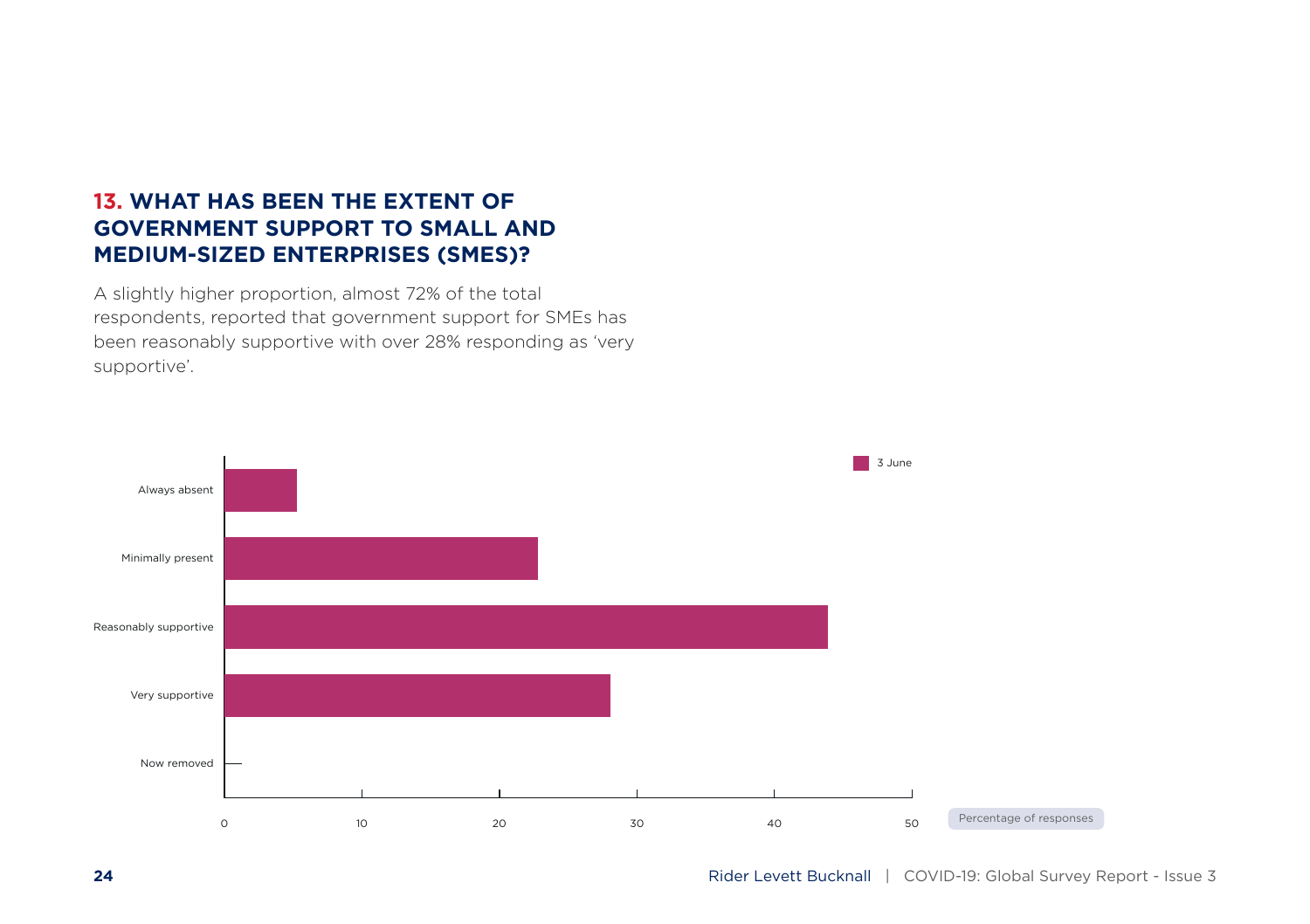

#### **14. WHAT HAS BEEN THE EXTENT OF GOVERNMENT SUPPORT TO SELF-EMPLOYED INDIVIDUALS?**

It is the self-employed that it was feared have fared the worst in terms of government financial support, with nearly half, 44%, of responses reporting a lack of support from government.

This could be an area of weakness, dependent of course, on local markets' resilience, as many in the supply chain and contractor side of the market fall within the self-employed sector.

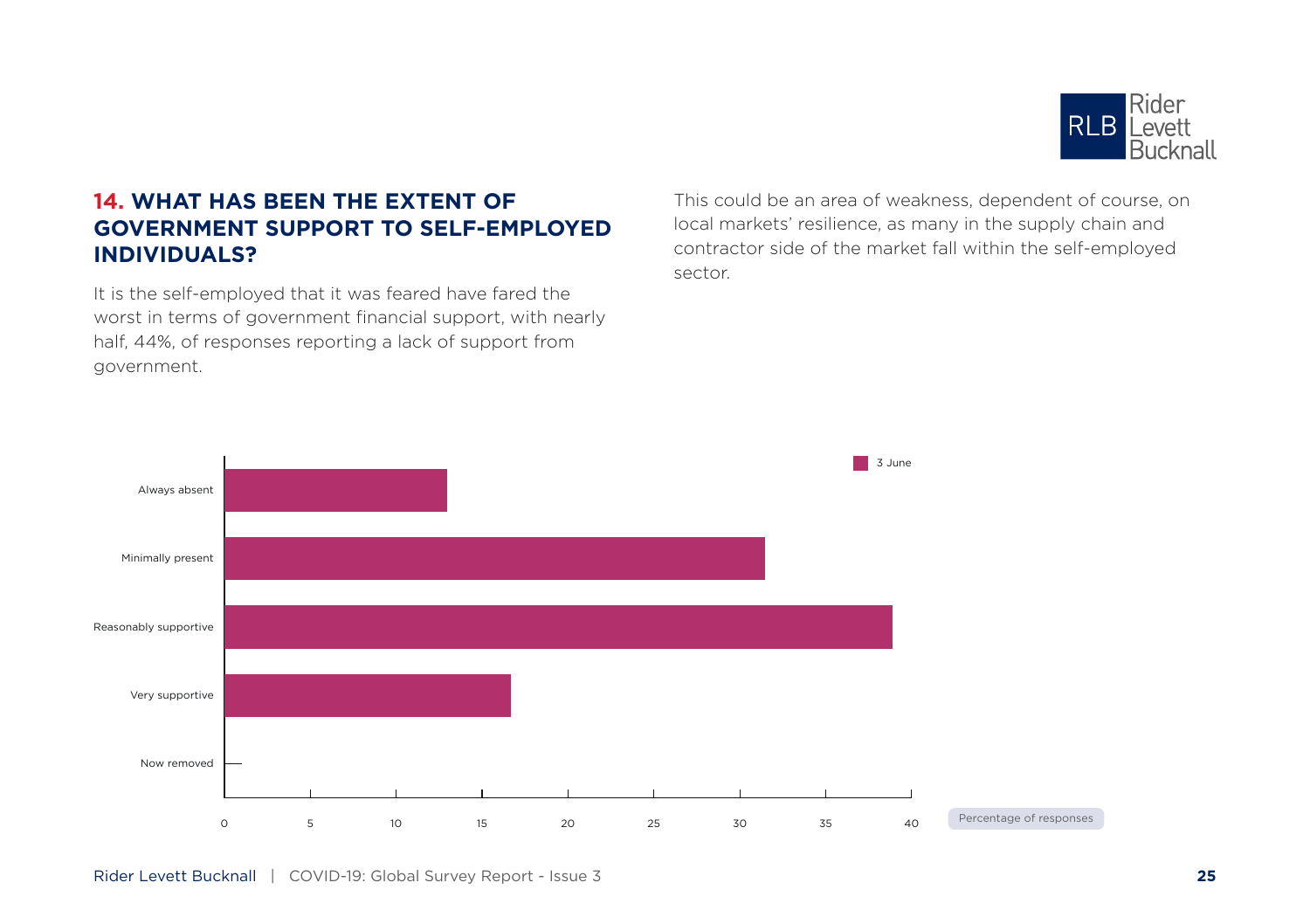#### **15. WHAT HAS BEEN THE EXTENT OF GOVERNMENT SUPPORT TO INDUSTRY SECTORS?**

In terms of government support to industry sectors, over 47% of respondents felt that governments' sectoral responses had been 'at least reasonably' supportive.

This result doesn't reflect the full picture and is open to interpretation, due to the variance of sectors' relevance in particular locations and regions. For further analysis, see sector by city and cities' own sectoral performance on pages 30 to 36.

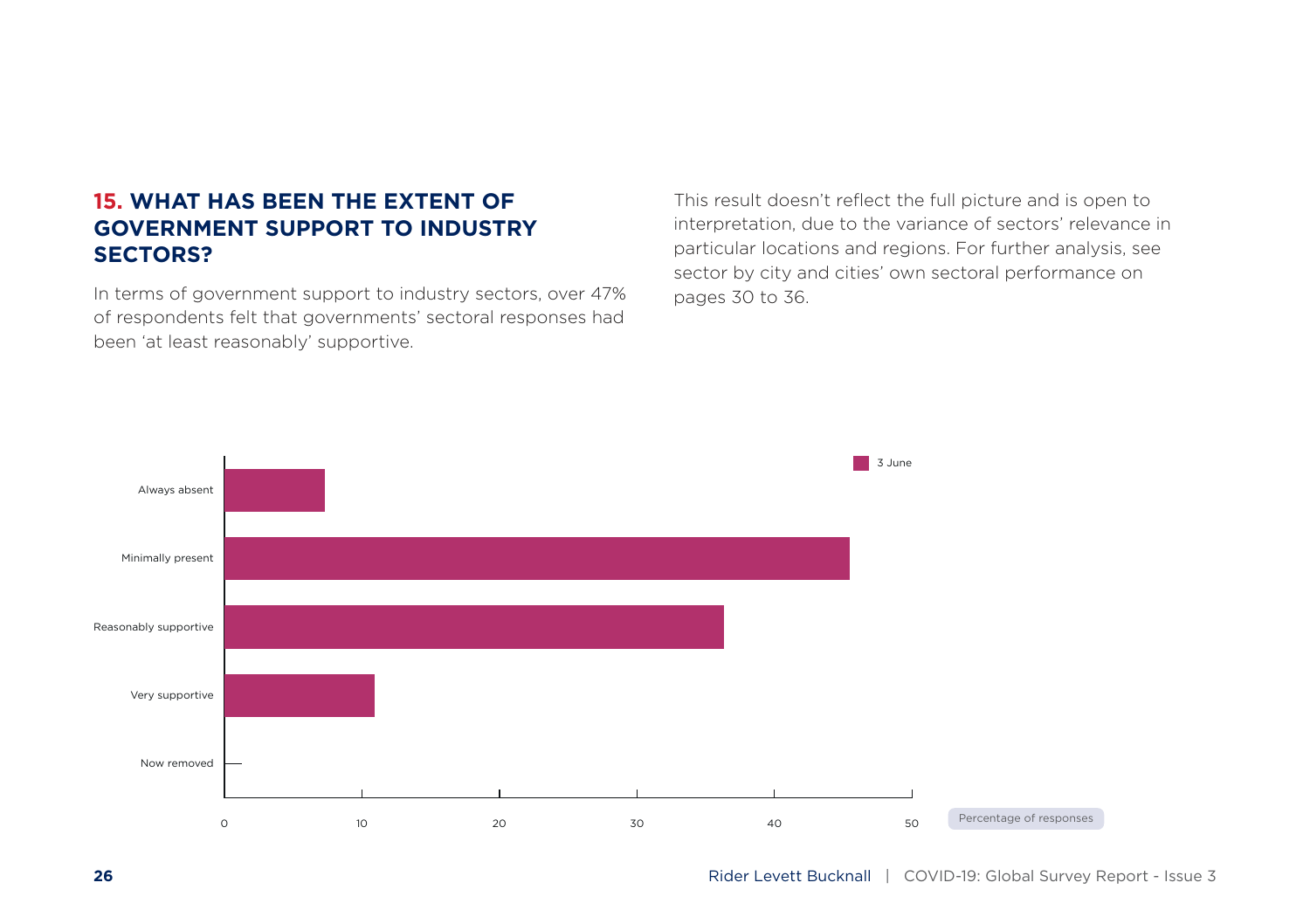

#### **16. HOW WILL TENDER PRICES BE AFFECTED FOR THE OVERALL YEAR 2020?**

The major change here is the consolidation of views that tender prices may fall between 3-6% when the effects of the outbreak eventually wash through the tendering system this year.

Clearly, there are views that movement could be either positive or negative, and these are based predominantly on cities' own particular situations, and how their markets stood at the beginning of this COVID-19 phase.

Both views are valid, as they are driven by cost input, existing margin and overhead and profit levels, anticipated labour and materials availability and general workload pick-up imperatives. All of these variables have become unknowns in the current environment.

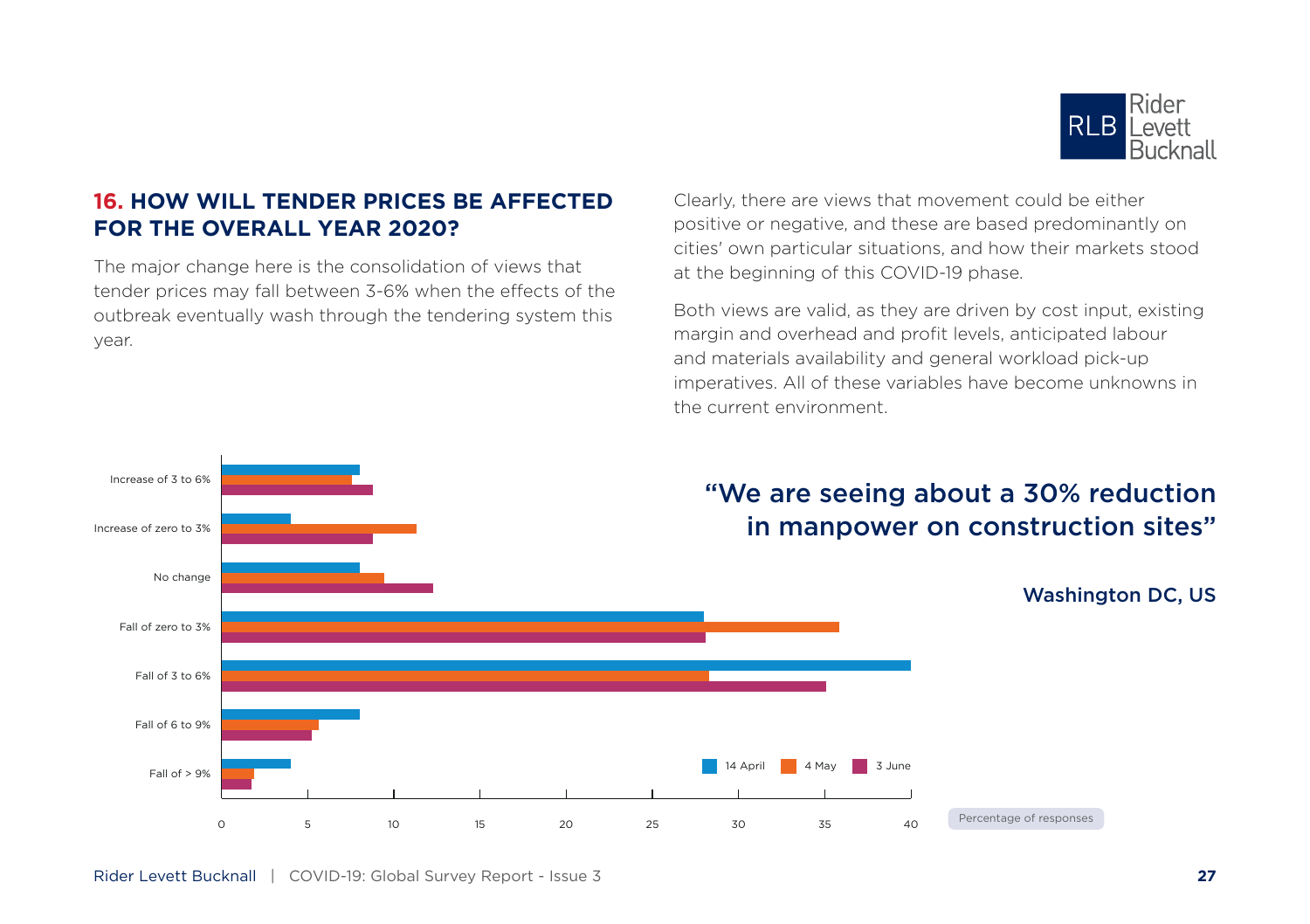#### **16. HOW WILL TENDER PRICES BE AFFECTED FOR THE OVERALL YEAR 2020?**

Commentary in relation to how tender prices will be affected in 2020 included:

**US, Hawaii and the Caribbean** - In the **US** the feeling is mixed with Tucson, Arizona commenting that pricing has not seen significant signs of reduction, but that this could change later in 2020. In Chicago lower productivity was foreseen but bidding could be more aggressive to assure workload. In **Hawaii**, they reported concern and some uncertainty as to materials' sourcing and delivery, which will filter through to tender pricing.

**UK** – This uncertainty was also seen in the UK with Manchester and London commenting that there was still a balancing of input costs changes against workload effects, with outcomes pending and a possible negative impact on the Tender Price Forecast (TPF) in the short term but tempered by the supply chain's resistance to risk.

**Mainland Europe** – Most of our respondents across Europe reiterated the difficulties inherent in anticipating changes in tender prices at present, with several noting that there are forces pulling in both directions.

**South Africa** - Currency fluctuation was mentioned in Cape Town where there was a feeling that prices will fall due to contractors being desperate for work, but this may be offset by a weak rand and higher cost of imported materials. Pretoria reported that it was difficult to predict at their stage of the COVID-19 journey although also mentioned currency weakness.

**Asia** - In countries where the impact of the pandemic has been evident over a longer period of time, such as **Hong Kong**, there was talk of adding to an already downward trend with a further -2 % to -3% forecast from December 2019. **Singapore** reflected on the impending increase in costs from the regulations brought in to ensure safe living and workspace and management.

**Middle East** - The views are split between outcomes showing significant increases as against significant decreases in pricing levels, depending on the eventual balancing of the variables.

**Australia** - In **Australia**, Canberra reported an exchange rate related increase in cost of supply of material of 6-10% affecting the TPF, so while there may be a negative correction, they do not feel it will be major. In Melbourne, they have revised their pre-COVID-19 forecast of 3.25% to 2.25% taking into account pressures on currency fluctuation, wage increase and high demand for building/civil trades.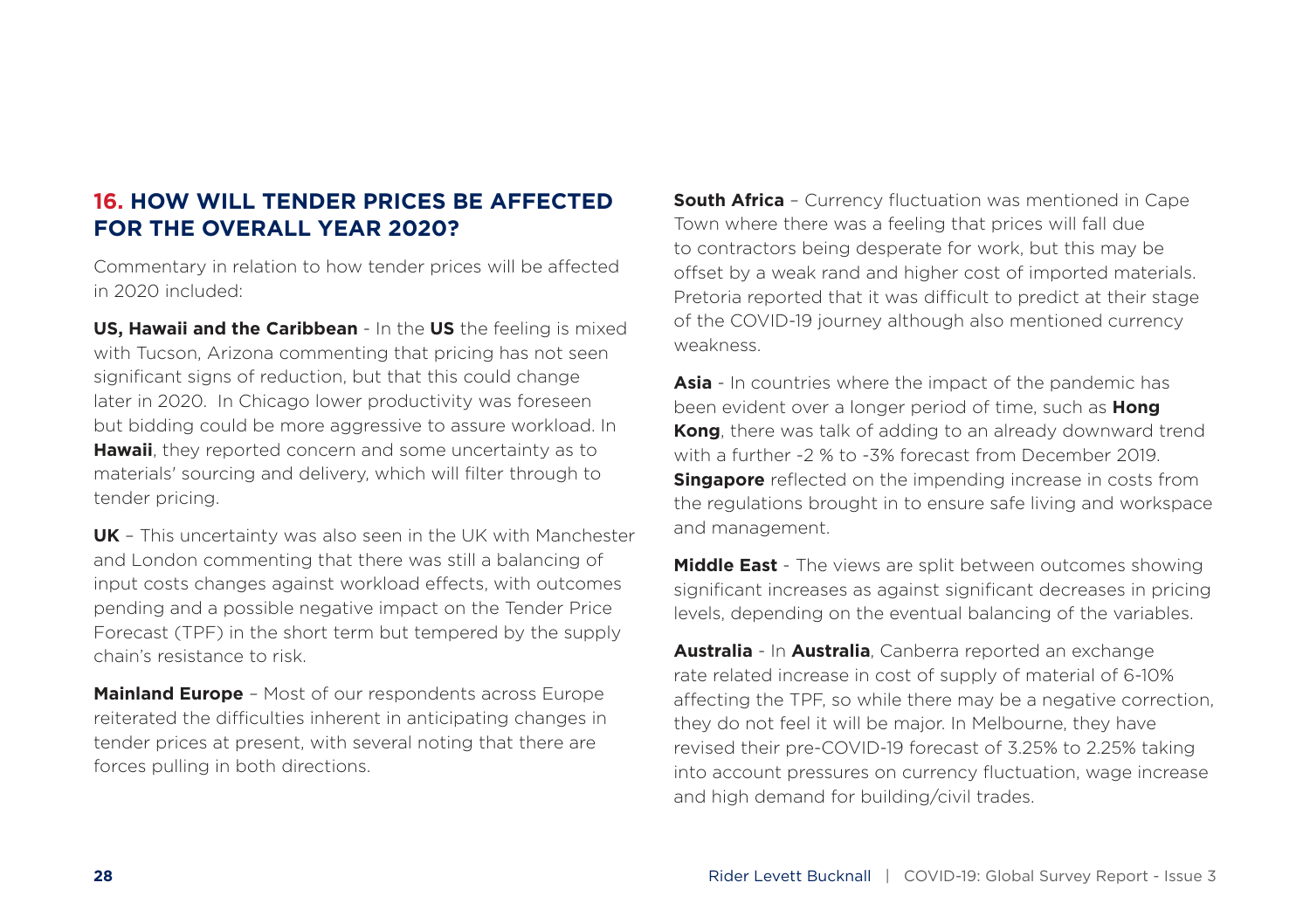## SECTOR ANALYSIS



#### **WHAT IS THE GENERAL EFFECT OF THE PANDEMIC ON CONSTRUCTION SECTORS?**

As reported in Issue 2, individual sectors differ widely in different countries, dependent on whether lockdown restrictions have been eased or are still being stringently applied.

There are, of course, some global sector trends with, not surprisingly, retail, hotel, hospitality and leisure significantly affected. The commercial sector has also seen an international easing however, there remains a question mark over how this will recover in the next six-nine months across different regions.

There is also a query over the sports sector which has demonstrated innovations through 'closed arenas' that is beginning to regenerate the sector activity.

Other sectors such as healthcare and data centres seem to have positively benefited, as interest is piqued in resolving current difficulties and planning ahead takes place to deal with perhaps a radically different future.

**Methodology:** The narrower single width entries reflect a respondent's view that a particular sector has been positively or negatively affected (value + 1 or -1).



Double width bars indicate major positive or major negative effects in a particular sector (value + 2 or -2).

Where a respondent indicated no effect on a sector, that sector has a bar with nil length (effectively does not exist).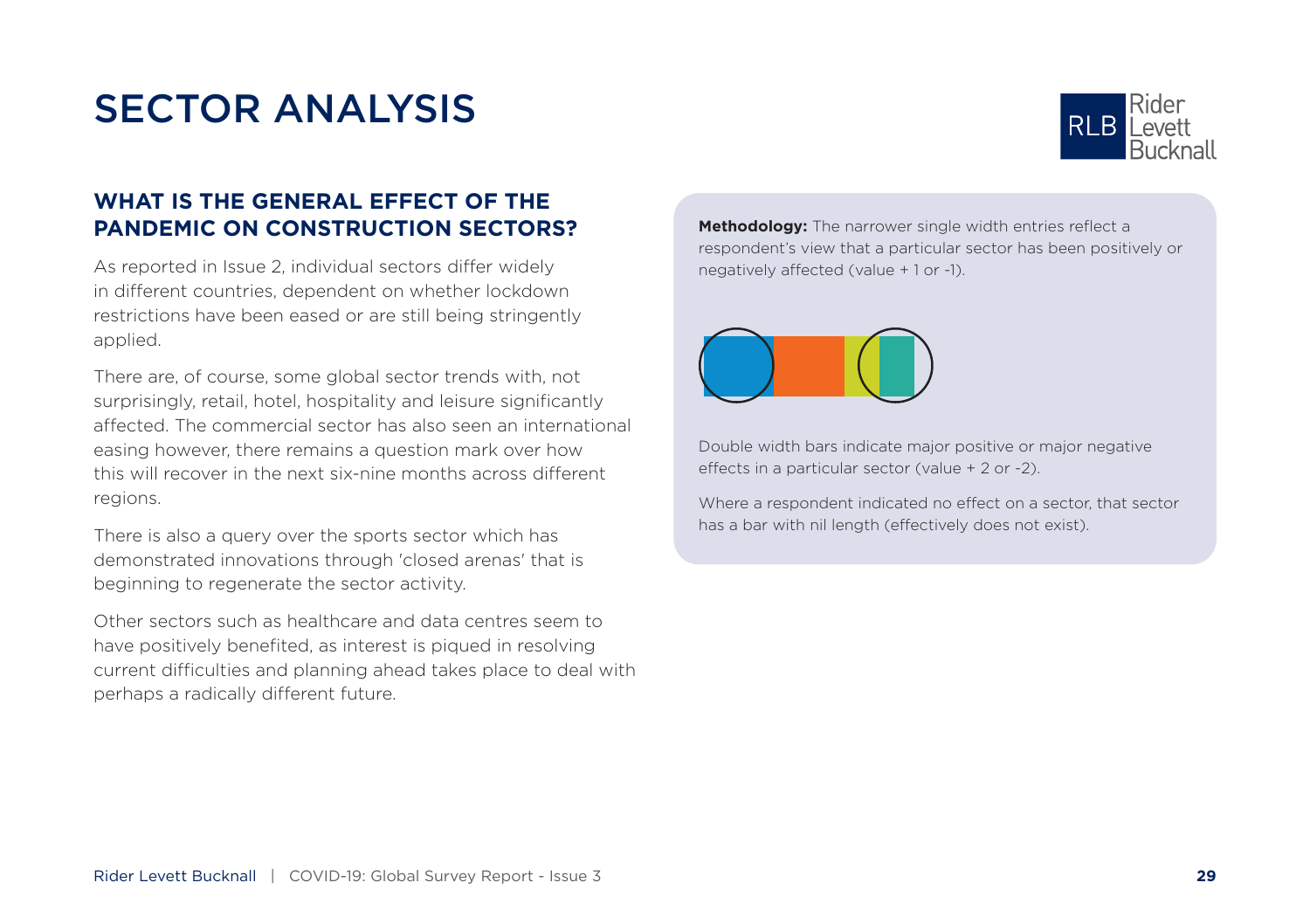#### **GLOBAL ANALYSIS BY SECTOR**

The following chart shows the global average for each sector, a broad descriptor of the impact of COVID-19 on particular sectors, over the range of the cities included in the RLB survey.

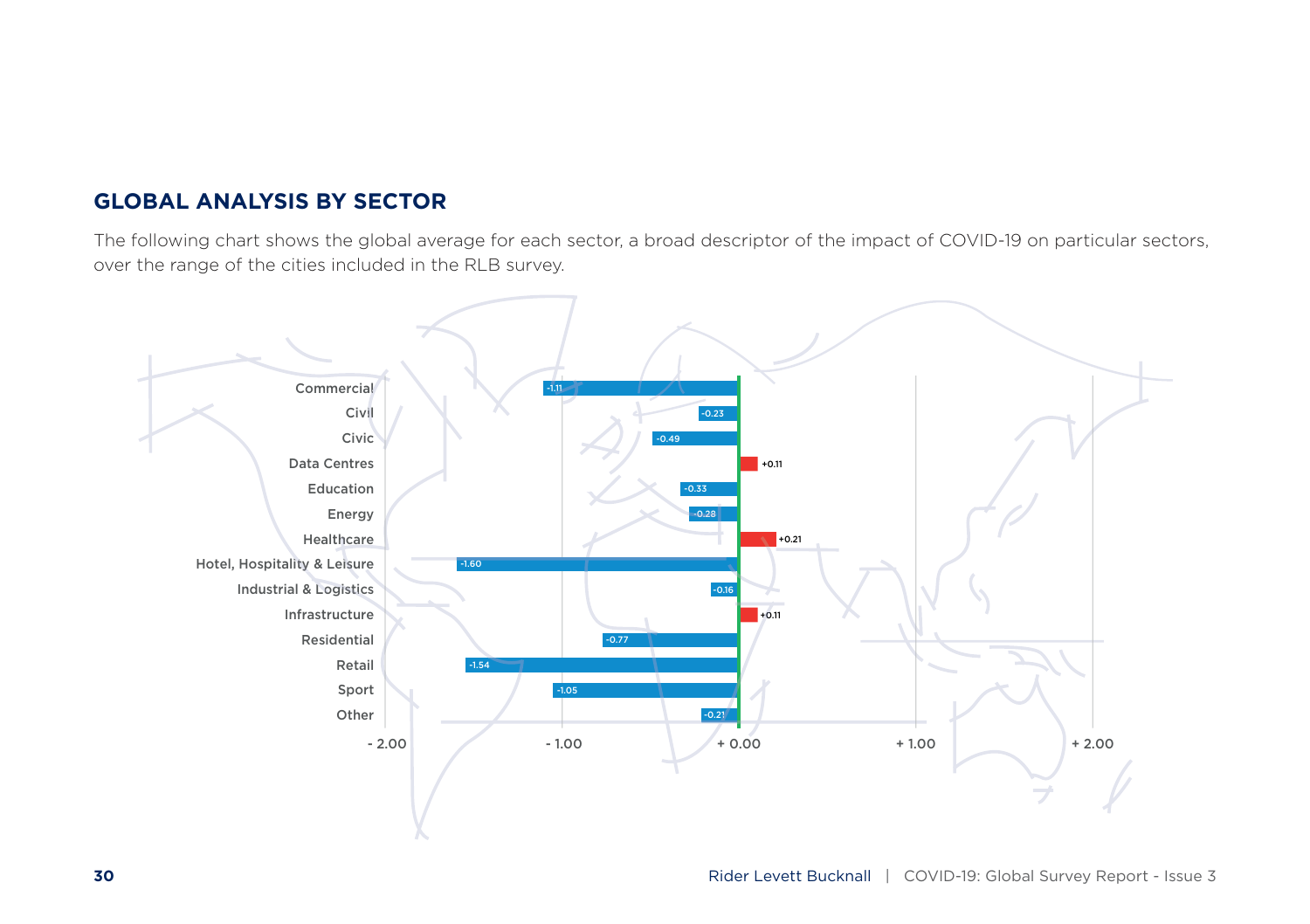

#### **CITY ANALYSIS BY SECTOR**

This stacked bar chart presentation is a consolidation of the cities' sector summaries, showing how each city contributes positively or negatively to the overall global sector performance, which is shown as an average on the left of the chart.

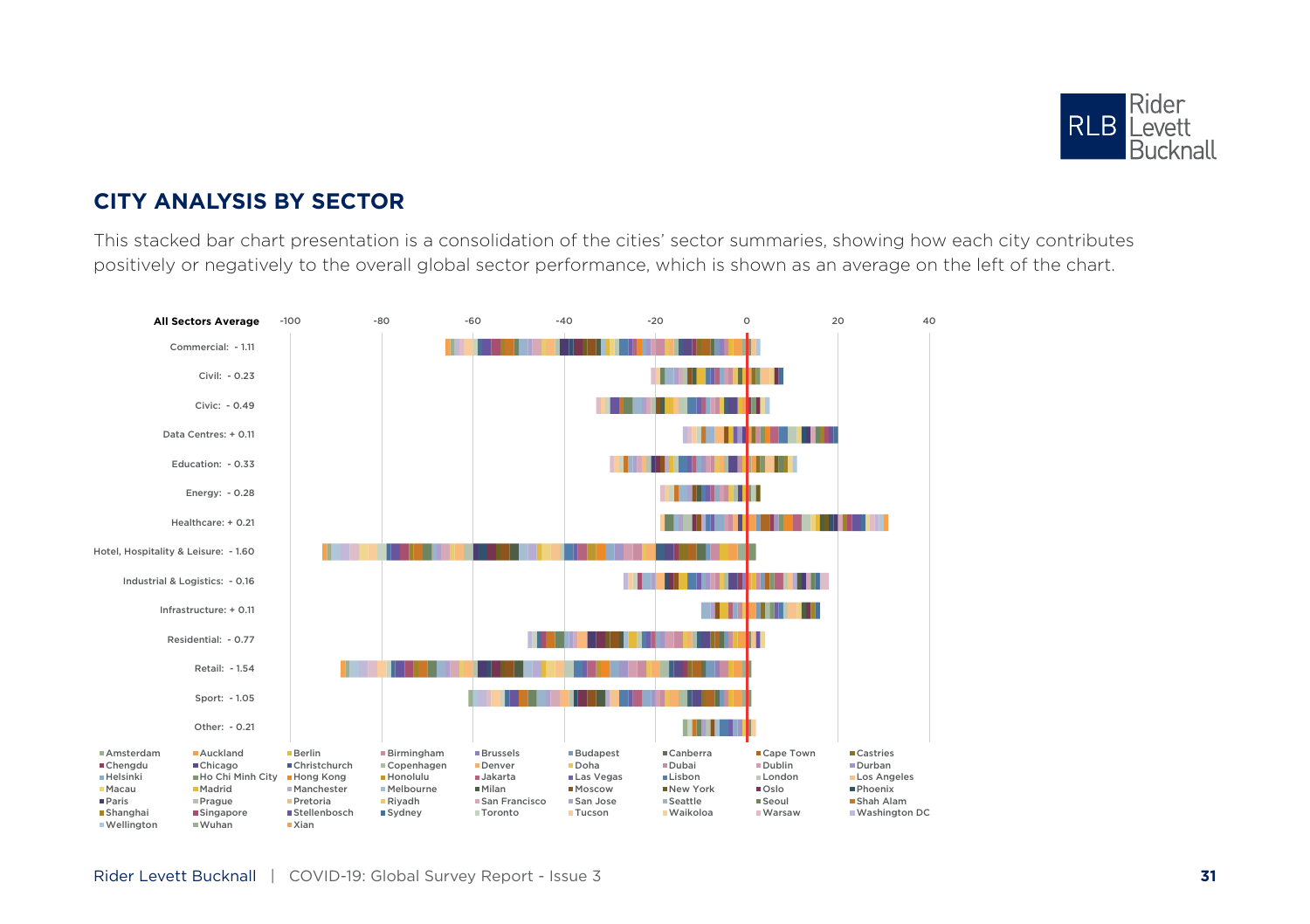#### **SECTOR ANALYSIS BY CITY**

The overall composition of cities' contribution to sectors' status is shown in this section.

This detailed version of the overall chart demonstrates that sectors including health, hospitality and leisure are particularly badly affected globally, in part because, in this case, only one city recorded a positive view on the sector. The same applies to retail and sport, emphasising the difficulties that may arise going forward.

Cities' overall sector averages and global rankings are shown on the left of the charts.



"Sectors such as healthcare and data centres seem to have positively benefited, as interest is piqued in resolving current difficulties, and planning ahead takes place to deal with perhaps a radically different future"

#### London, UK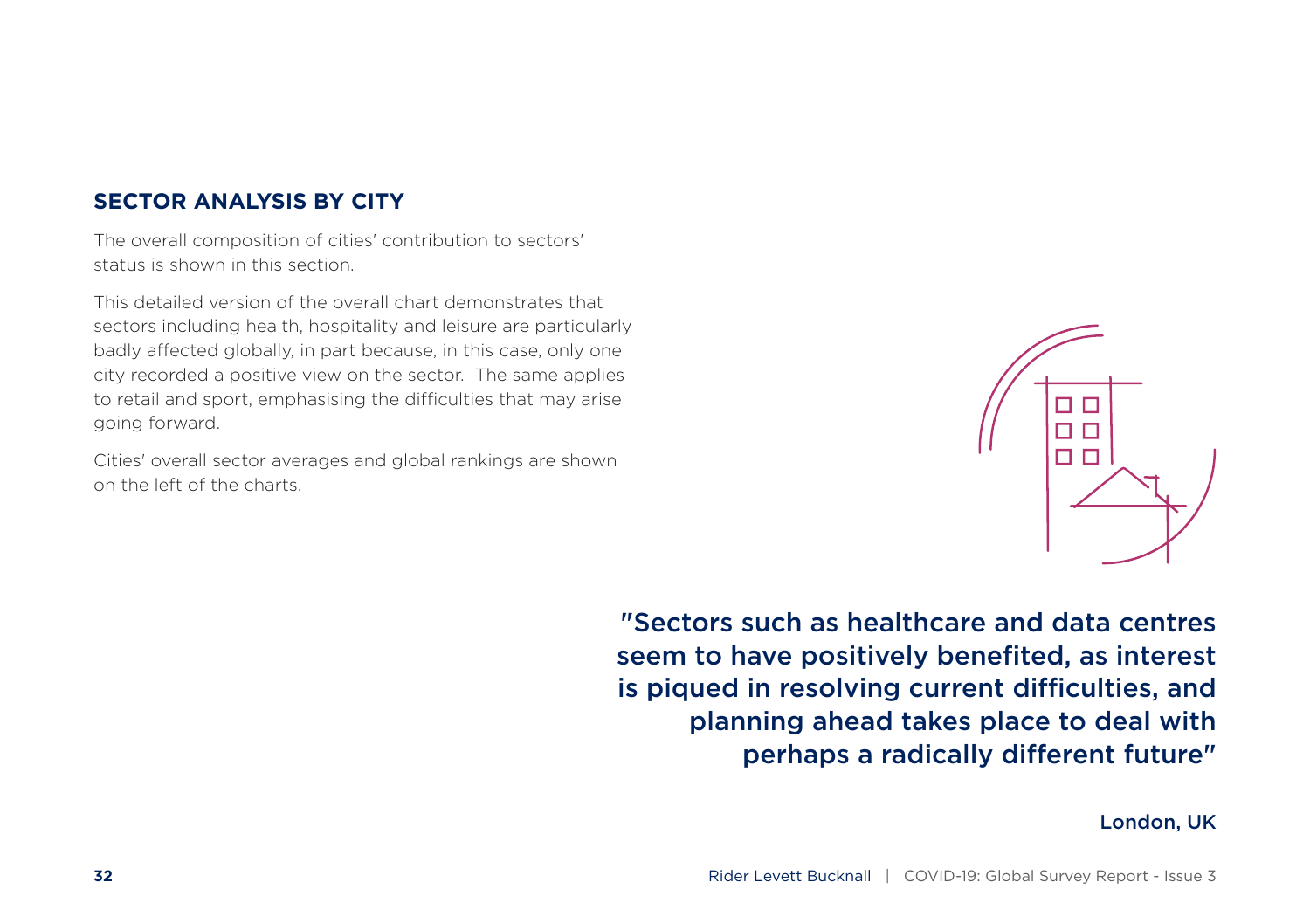

#### **SECTOR ANALYSIS BY CITY (AMERICAS)**

In the Americas, there is a broad spread of sectoral performance. Where cities appear to have performed best overall, the difference lies in the fact that each less affected city is reporting multiple sectors which are having a positive outcome through the pandemic.

Los Angeles, San Francisco and New York are good mainland examples. Seattle, Chicago and San Jose are the worst impacted, with Tucson, Toronto and Las Vegas next in the list. All of these locations appear in the top 30% of cities most affected, as recorded in this survey.



Civil ECivic #Data Centres #Education #Energy #Healthcare #Hotel, Hospitality & Leisure #Industrial & Logistics #Infrastructure #Residential #Retail #Sport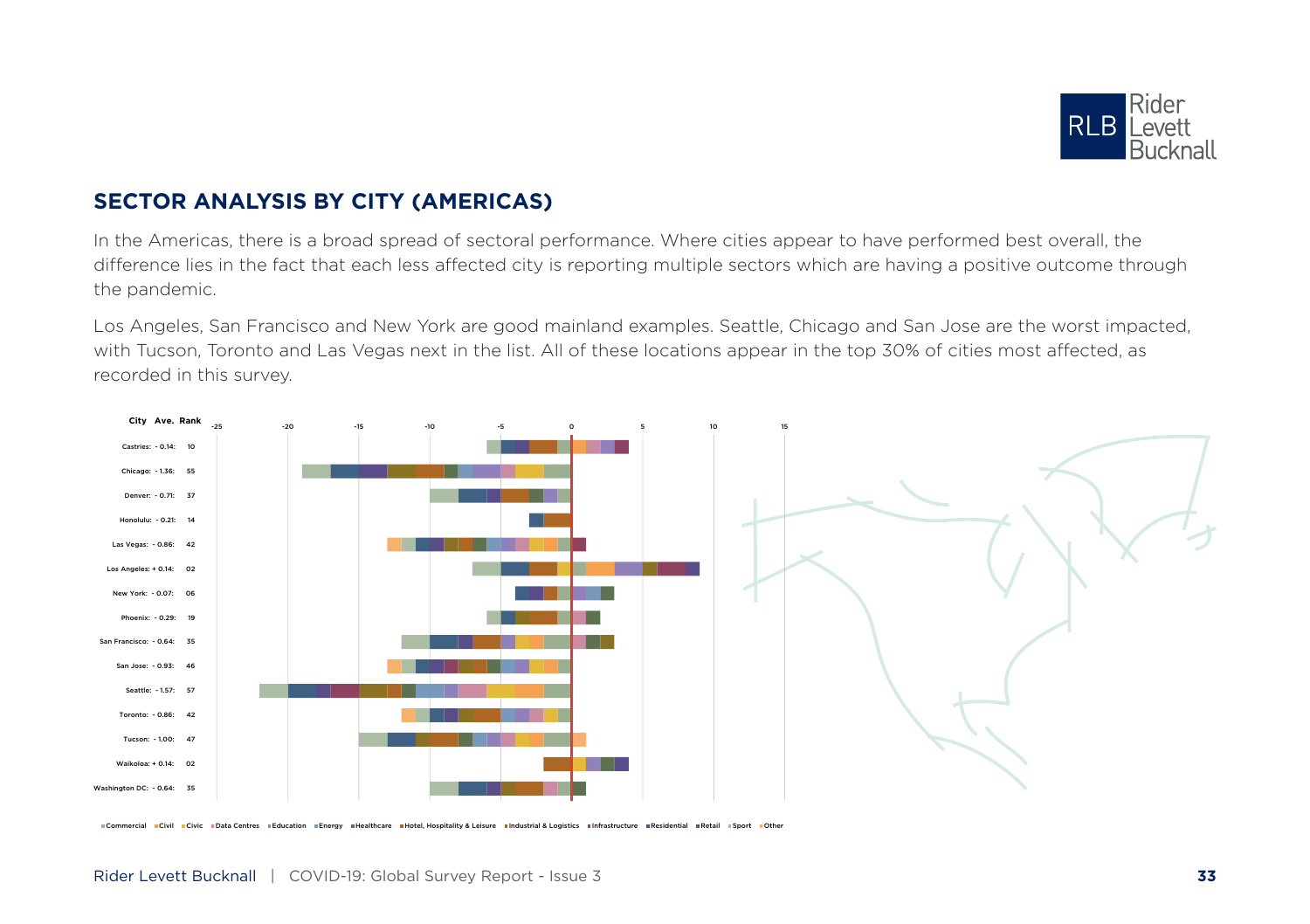#### **SECTOR ANALYSIS BY CITY (CHINA)**

Chinese cities appear well placed in the global rankings, with only Wuhan outside the top ten of our surveyed locations. The respective positions are buoyed by multiple positive sectors, to offset the negative impacts, and possibly denoting the position of China as being further along the pandemic curve.

Though having the same number of negative sectors as Wuhan, Hong Kong and Macau are good examples of such counterbalancing, but much of course depends on the relative impact of the particular sectors within the cities' overall markets.

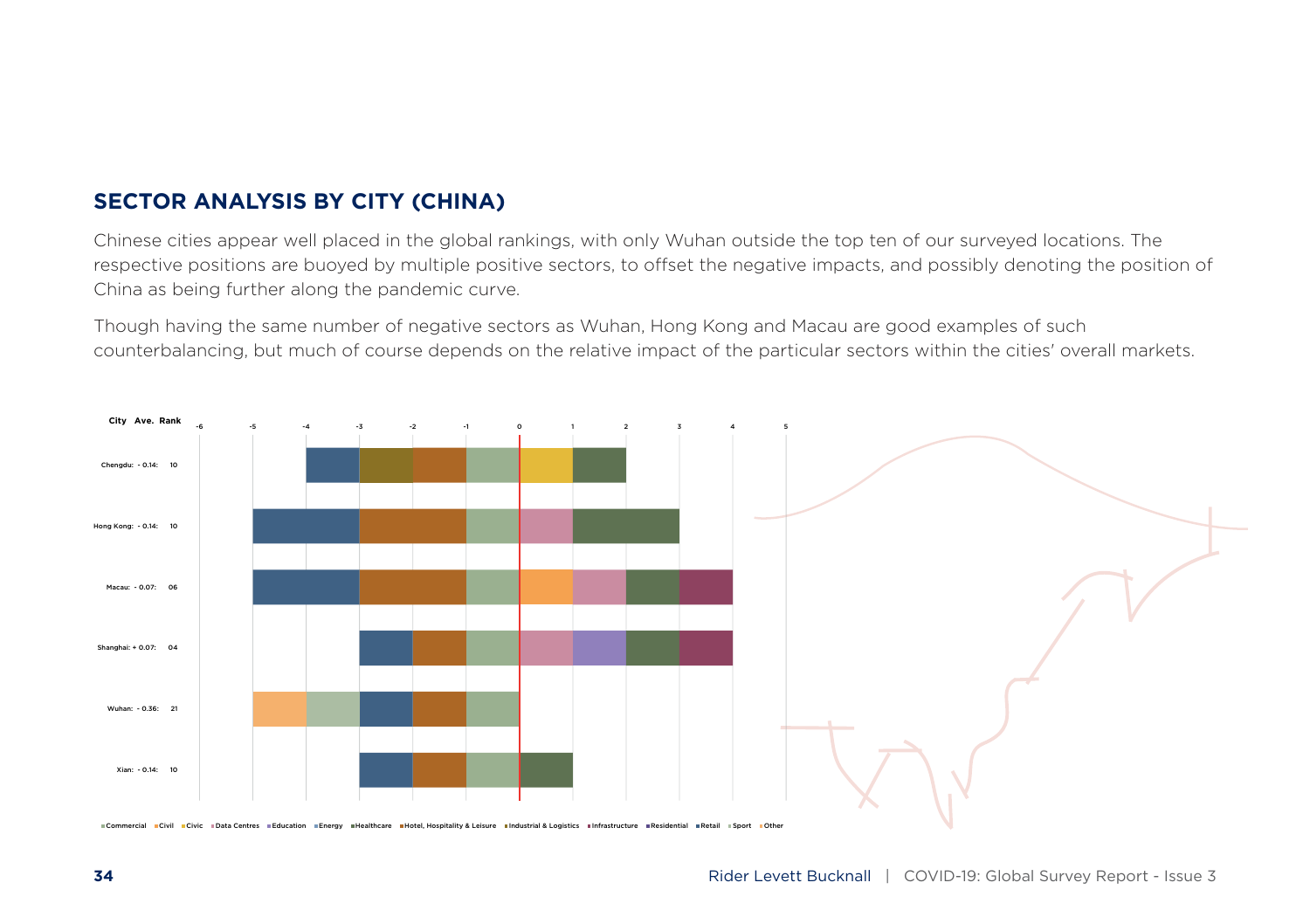

### **SECTOR ANALYSIS BY CITY (EUROPE AND UK)**

While Europe and the UK appear to have fared reasonably overall, it is clear that all of the overall city averages are in negative territory, so the positivity is relative.

Lisbon, Helsinki and Moscow appear particularly affected, appearing solidly in the 10% worst affected cities globally.



Commercial Civil Civic EData Centres EEducation EEnergy EHealthcare EHotel, Hospitality & Leisure EIndustrial & Logistics EInfrastructure EResidential ERetail ESport Cother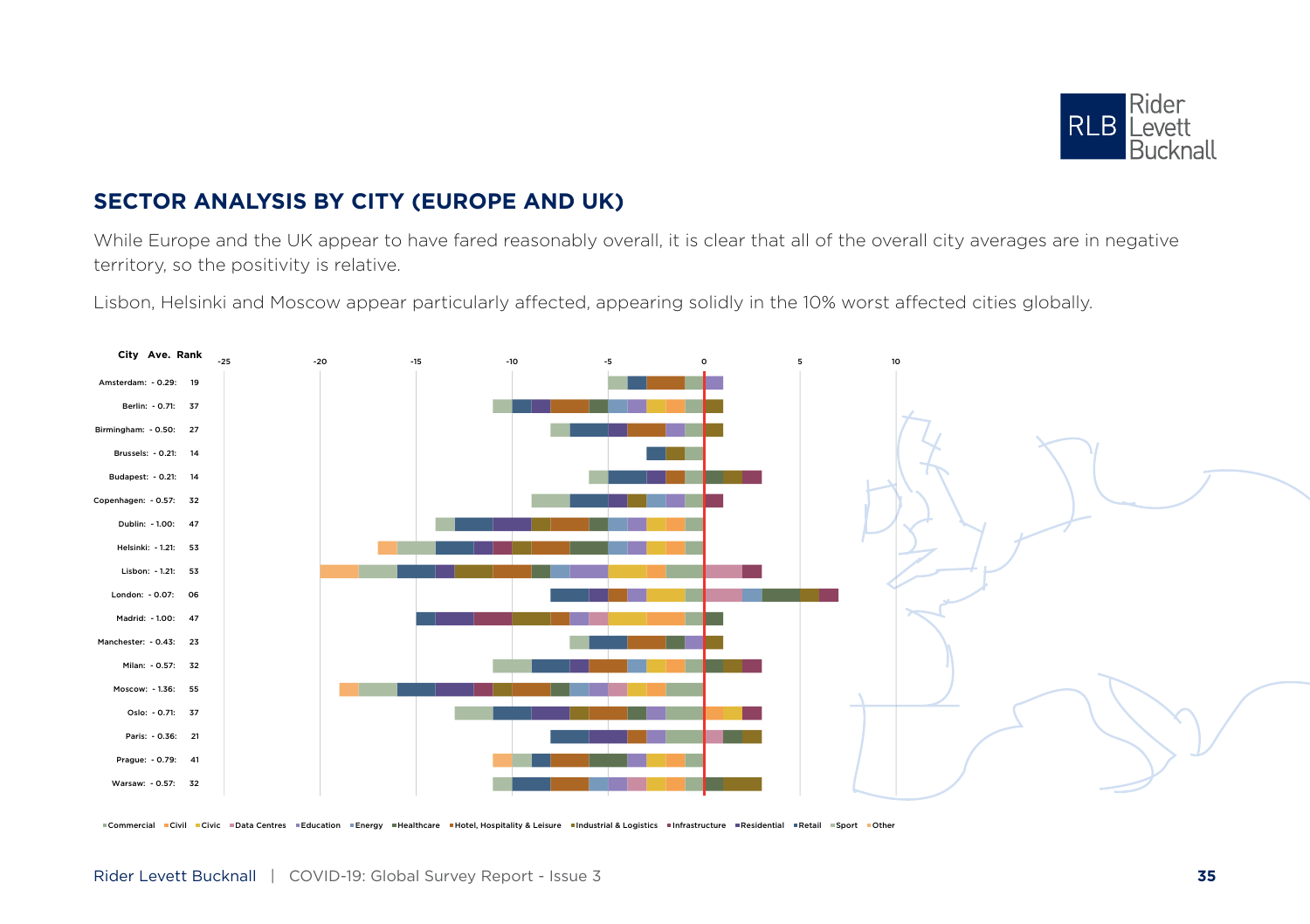#### **SECTOR ANALYSIS BY CITY (MIDDLE EAST AND AFRICA)**

South Africa and the Middle East feature very different marketplaces but are shown together here for comparison purposes.

Only Cape Town and Stellenbosch feature multiple positive sectors, placing them in the top half of performers globally. However, Riyadh shows a large number of "neutral" sectors, and few negatives, so comes through as well-placed globally. Dubai and Pretoria are reported as quite badly affected by sector, each being in the 15% most affected globally.



"Commercial =Civil =Civic "Data Centres "Education "Energy =Healthcare =Hotel, Hospitality & Leisure =Industrial & Logistics =Infrastructure =Residential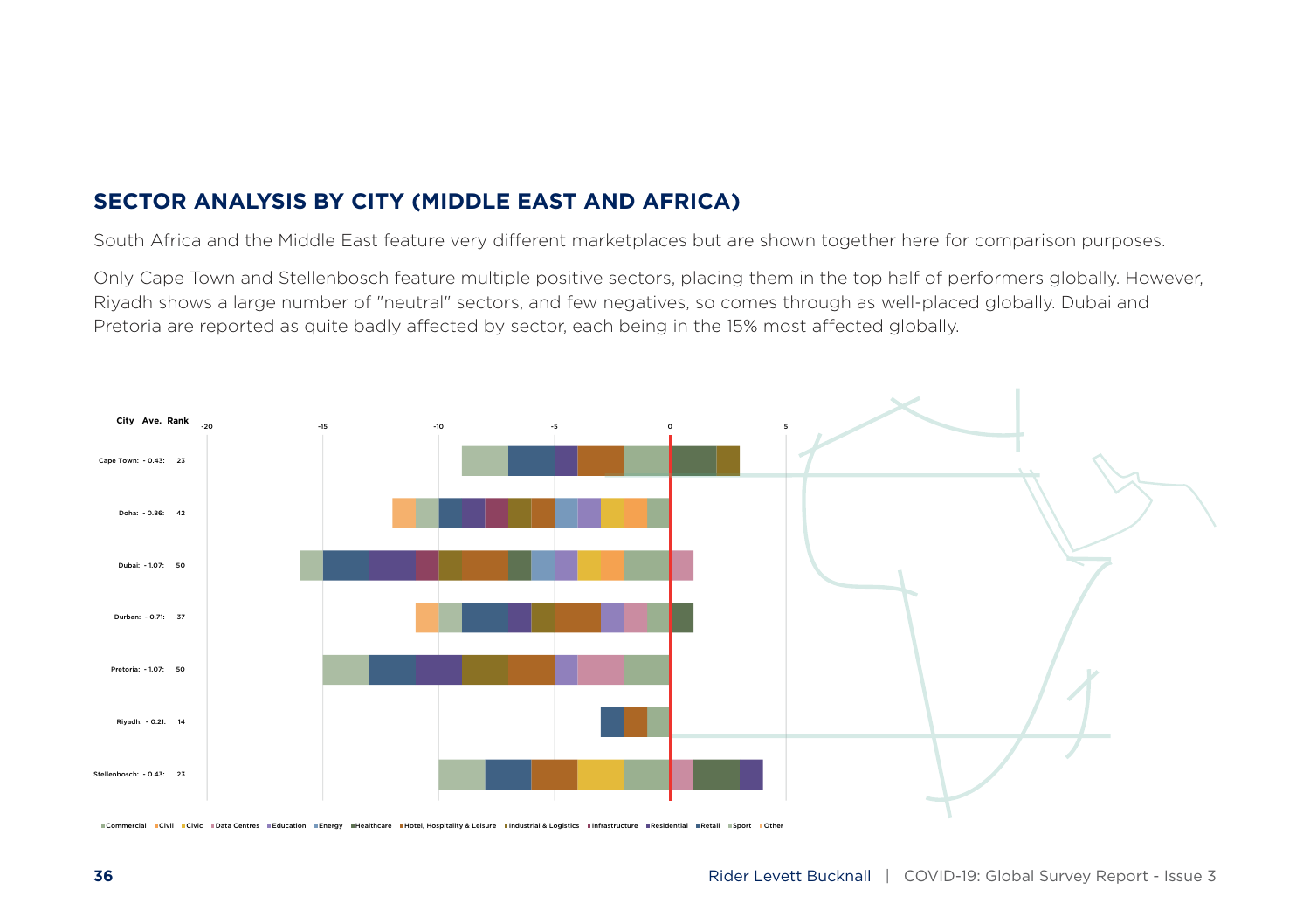

#### **SECTOR ANALYSIS BY CITY (OCEANIA AND SOUTH ASIA)**

Cities in Australia and New Zealand appear to be faring better than most. Both New Zealand and Australia have been able to maintain work on site at higher levels and also, more widely, retain confidence in markets.

Having said that, only Ho Chi Minh City has no negative sectors, whereas the other cities have sectors which are adversely affected, but which are, in cases like Sydney's balanced by positively affected sectors.



ECivil ECivic #Data Centres #Education #Energy #Healthcare #Hotel, Hospitality & Leisure #Industrial & Logistics #Infrastructure #Residential #Retail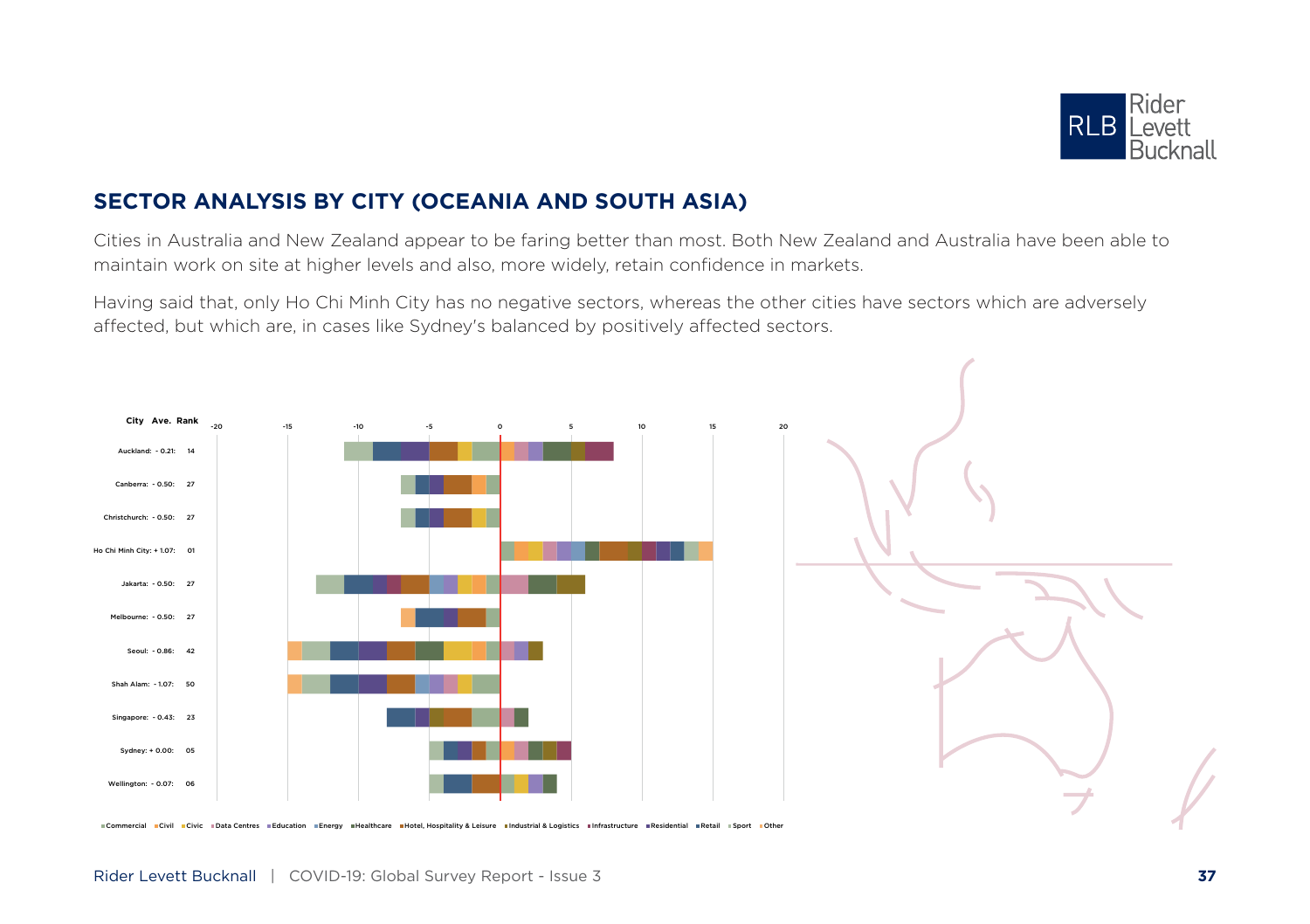#### **CONCLUSION**

Issue 3 of RLB's COVID-19 global survey has reported ongoing and developing relaxation of curtailment of economic and social life around the world.

Working and trading conditions after the pandemic may be very different from conditions prior to the outbreak. However, local effects are founded on local conditions going into and subsequently exiting the process.

Some locations are proffering the '2 metre rule' as appropriate safe distancing, others are adopting a '1 metre rule'. That superficially simple choice has enormous connotations right across social life and work life, especially in formerly crowded work environments.

Density of workers' numbers in confined spaces naturally varies across building sectors, so constraint and cost effects differ widely, but are certainly exercising the minds of the more sophisticated contractors, who are re-programming and re-scheduling work activities to match the new constraints.

Clearly the key to re-creation of normality lies in a vaccine, but that does seem, as yet, some way away, as would be the process of inoculating whole populations. In the meantime, distancing and additional health & safety considerations will continue to affect input and output costs, but tender prices will in their turn be heavily influenced by contractors' and subcontractors' need for workload.

The overall result is a complex mix of uncertainties, which the RLB survey will continue to enquire into and provide views on, as the situation develops.

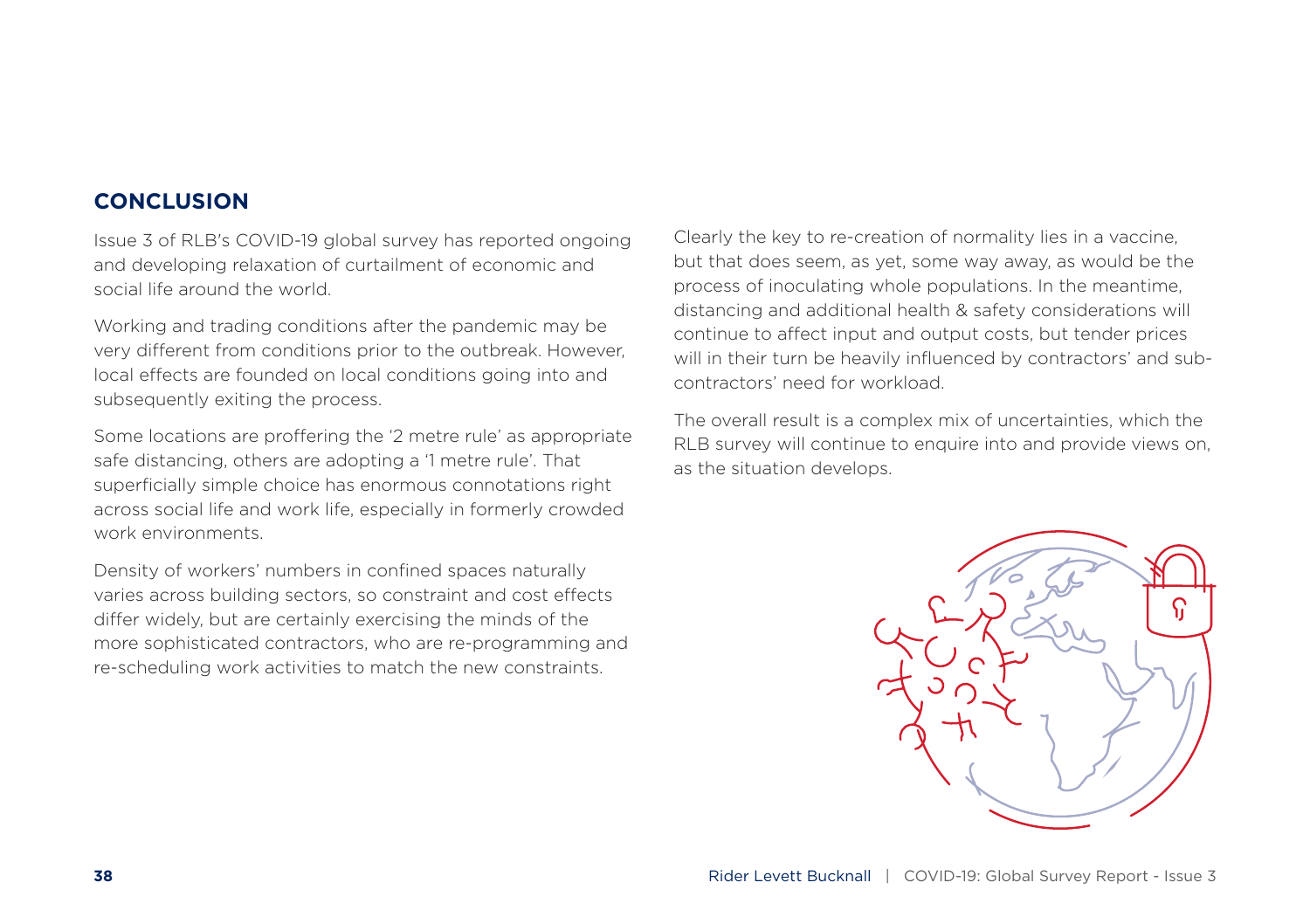# ABOUT RIDER LEVETT BUCKNALL



#### **FRESH PERSPECTIVE**

We are a global independent construction, property and management consultancy. We bring a fresh perspective combining technical expertise and technology to deliver service excellence.

#### **FLAWLESS EXECUTION**

We offer a range of complementary cost consultancy, project management, programme management, building surveying, health & safety and advisory services. We work from conception, through design, construction and operational performance of facilities to their eventual disposal or reuse.

We are committed to developing new services and techniques aimed at enhancing our clients' businesses in the long term.

#### **INDEPENDENT ADVICE**

Our clients have rapid access to the latest industry intelligence and innovations, which serve to enhance value and mitigate risk.

We provide expert management of the relationship between value, time and cost from inception to completion. We do this through our global and local team of experts, who possess a passion for both core services and innovation.

#### **OUR SERVICES:**

- **Cost management**
- **Project management**
- **Programme management**
- **Building surveying**
- $H$  Health & safety
- **Specification consultancy**
- **Design management**
- **Strategic facility management**
- **Sustainability consultancy**
- **Contract advisory**

#### Join our professional network

in Rider Levett Bucknall **D** @rlb\_uk